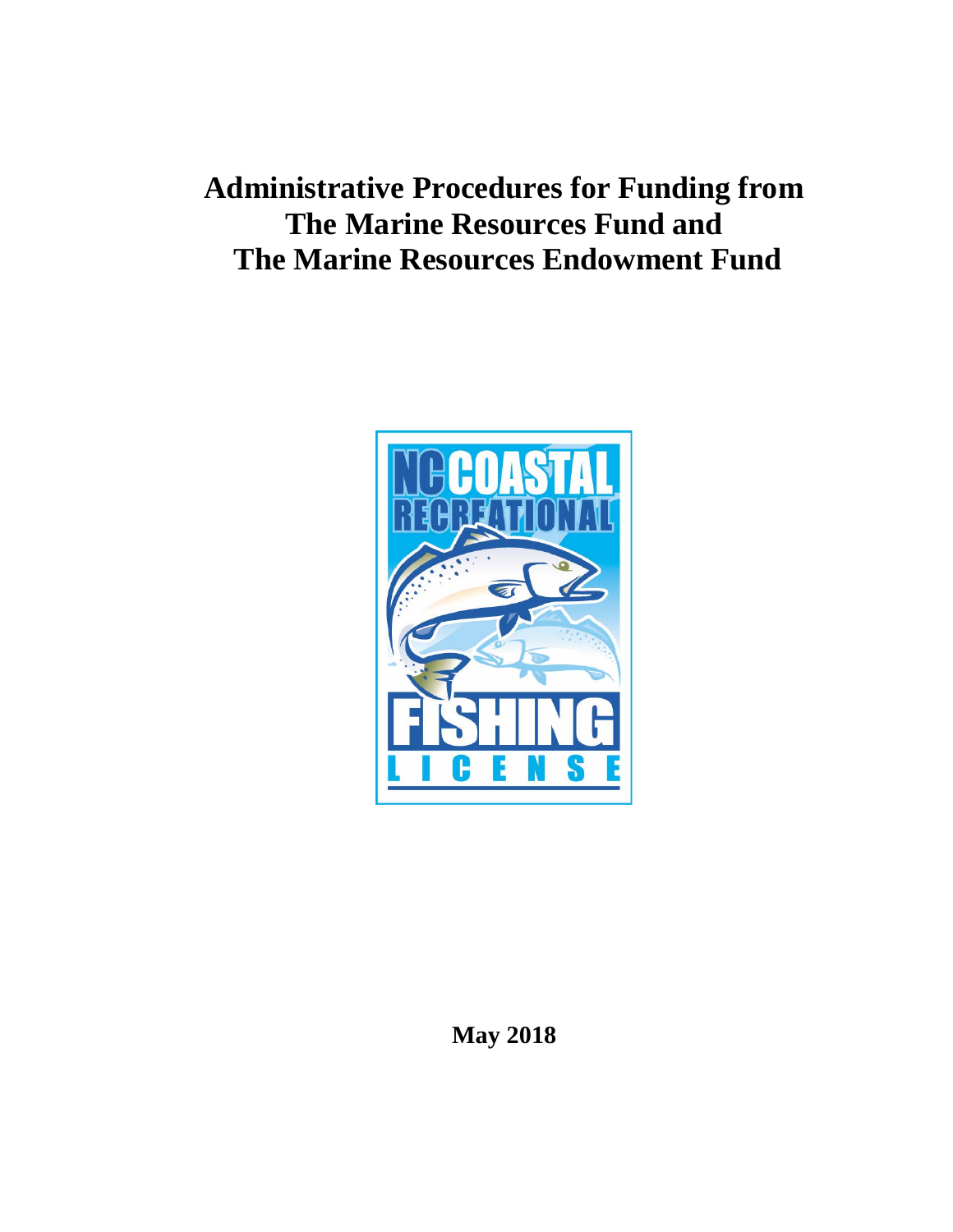# **Table of Contents**

|                                                | Page                     |
|------------------------------------------------|--------------------------|
| Acronyms                                       | $\overline{3}$           |
| Introduction                                   | $\overline{4}$           |
| Purpose                                        | $\overline{4}$           |
| <b>Background Information</b>                  | $\overline{4}$           |
| <b>DMF</b> Internal Funding                    |                          |
| General Steps in the Funding Decision Process  | $\overline{\mathcal{I}}$ |
| Detailed Steps in the Funding Decision Process | $\overline{1}$           |
| <b>Internal DMF Funding Process Flow Chart</b> | 12                       |
| Funding Through Requests for Proposals (RFP)   |                          |
| General Steps in the Funding Decision Process  | <u>13</u>                |
| Detailed Steps in the Funding Decision Process | <u>13</u>                |
| <b>Internal DMF Funding Process Flow Chart</b> | 23                       |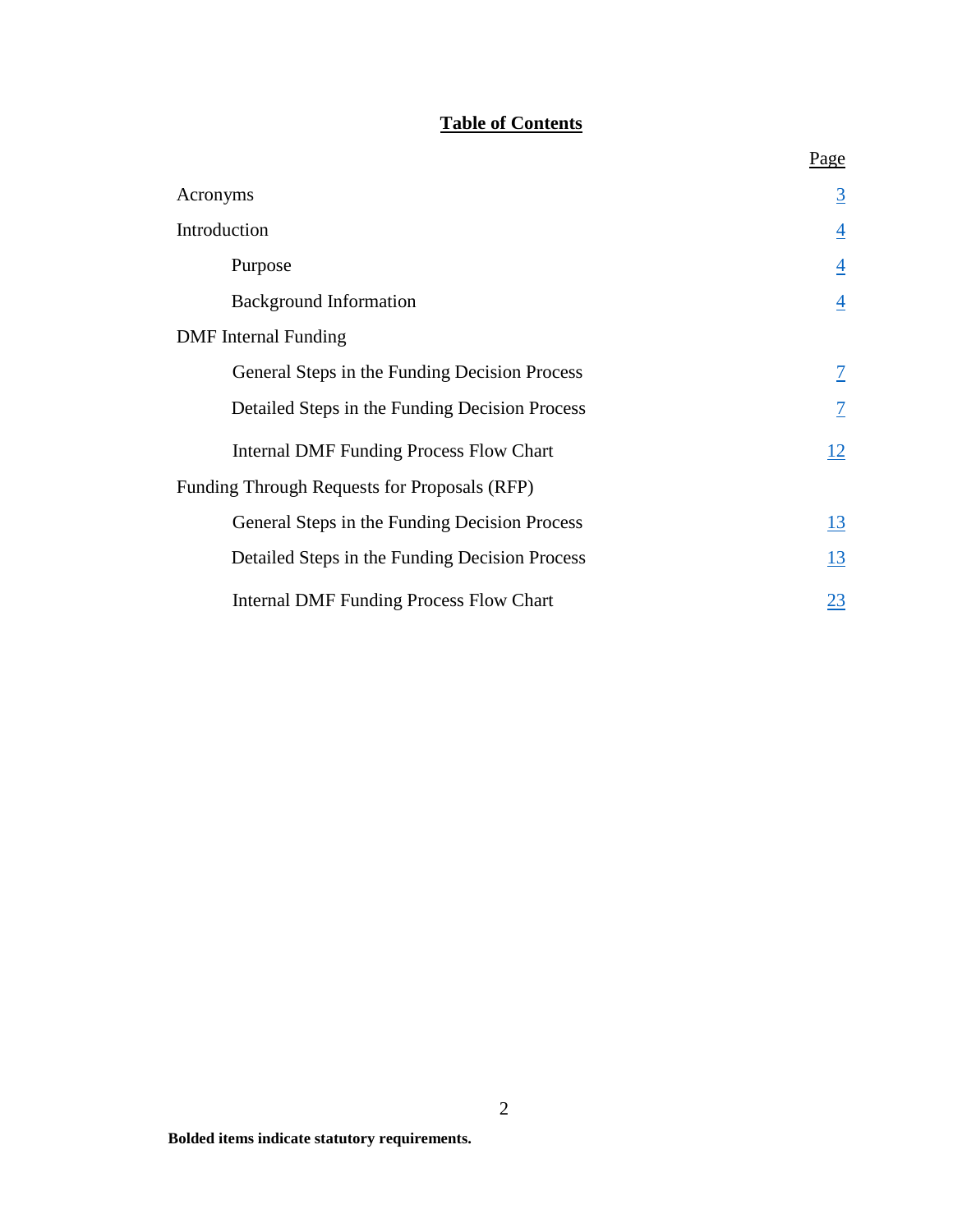# <span id="page-2-0"></span>ACRONYMS

| <b>Biological Review Team</b>                                |
|--------------------------------------------------------------|
| <b>Coastal Recreational Fishing License</b>                  |
| <b>CRFL Joint Review Team</b>                                |
| <b>CRFL Project Coordinator</b>                              |
| Department of Environmental Quality                          |
| Division of Marine Fisheries                                 |
| <b>External Reviewer</b>                                     |
| Marine Fisheries Commission Advisory Committee               |
| Memorandum of Understanding between the North Carolina       |
| Division of Marine Fisheries and the North Carolina Wildlife |
| Resources Commission for projects funded by the Marine       |
| Resources Fund and the Marine Resources Endowment Fund       |
| Principal Investigator                                       |
| North Carolina Marine Resources Fund and Marine Resources    |
| Endowment Fund Strategic Plan to Manage, Protect, Restore,   |
| Develop, Cultivate, Conserve, and Enhance North Carolina's   |
| <b>Marine Resources</b>                                      |
| <b>Request for Proposals</b>                                 |
| Subject-Matter Expert                                        |
| <b>Technical Monitor</b>                                     |
| <b>Wildlife Resources Commission</b>                         |
|                                                              |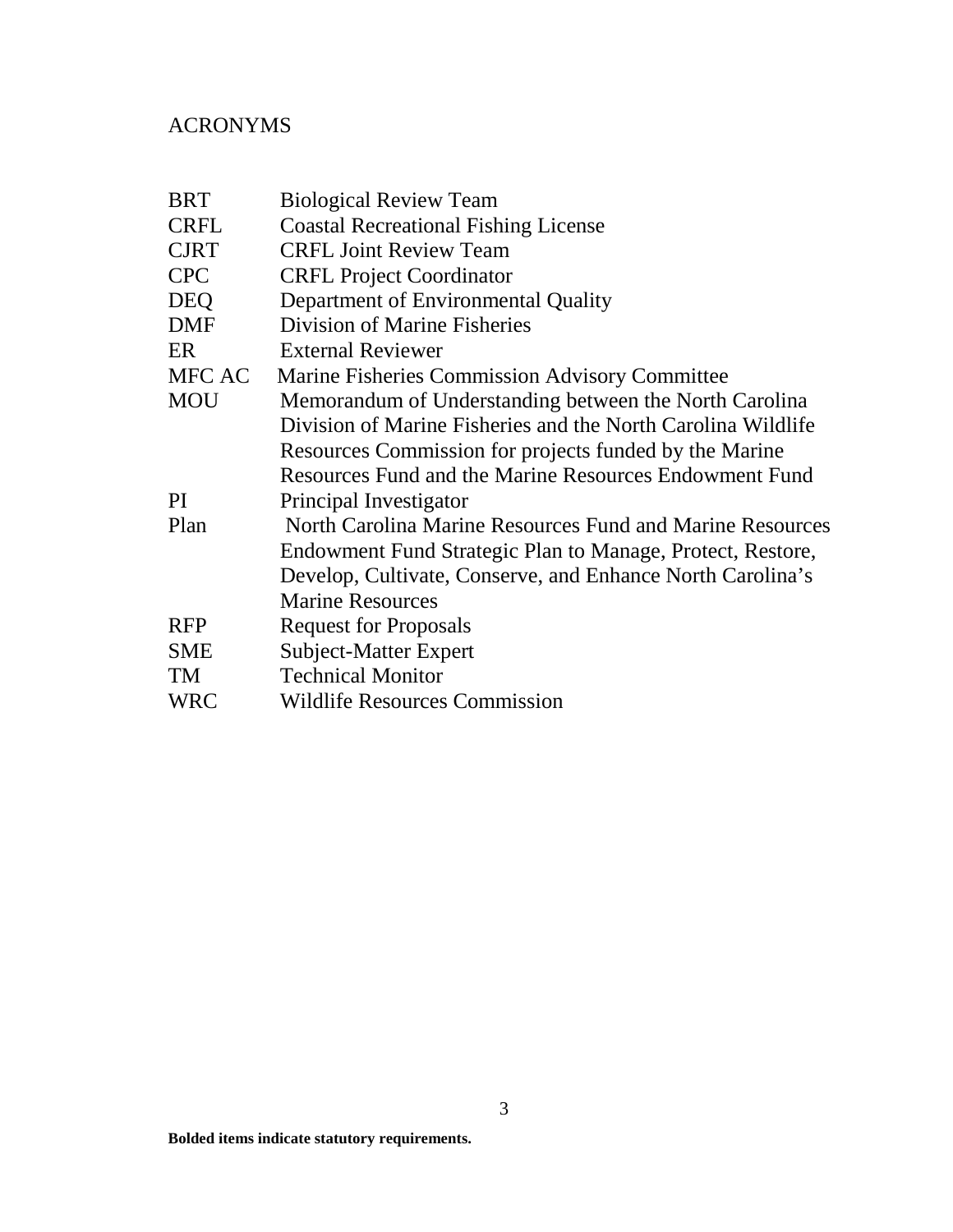# <span id="page-3-0"></span>**Introduction**

In 2005, the N.C. General Assembly enacted N.C.G.S. § 113-174.1, and the requirement for coastal recreational fishing licenses began on January 1, 2007. Revenues from license sales are deposited into two funds, depending upon the type of license: the N.C. Marine Resources Fund and the N.C. Marine Resources Endowment Fund. The legislation directs that the funds will be used *"to manage, protect, restore, develop, cultivate, conserve, and enhance the marine resources of the State."* Furthermore, the state treasurer will disburse these revenues *"only upon written direction of the Division of Marine Fisheries of the Department of Environmental Quality*.*"* These funds will assist the Division of Marine Fisheries (DMF) in ensuring sustainable marine and estuarine resources and habitats for the benefit and health of the people of North Carolina.

Revenues generated from the sale of a Coastal Recreational Fishing License are deposited in the N.C. Marine Resources Fund or the N.C. Marine Resources Endowment Fund to provide monies for the enhancement of the marine resources of the state. This document establishes the procedures for the disbursement of funds for DMF projects as well as projects through Request for Proposals (RFP). The DMF is authorized to disburse these funds *to manage, protect, restore, develop, cultivate, conserve, and enhance the marine resources of the state.*

# <span id="page-3-1"></span>I) **PURPOSE**

The purpose of this document is to define procedures used to disburse funds from the N.C. Marine Resources Fund and the N.C. Marine Resources Endowment Fund, as well as the procedures to be used for proposals received from applicants for funds from the N.C. Marine Resource Fund. The DMF is statutorily charged to disburse these funds to manage, protect, restore, develop, cultivate, conserve, and enhance the marine resources of North Carolina. This section outlines procedures for consideration of project funding, review, approval, accounting, and reporting.

# <span id="page-3-2"></span>II) **BACKGROUND INFORMATION**

- A) North Carolina Marine Resources Fund
	- 1) North Carolina General Statute (N.C.G.S.) § 113-175 defines the North Carolina Marine Resources Fund (hereinafter "Marine Resources Fund") as being comprised of revenues from the **net proceeds from the annual and 10 day Coastal Recreational Fishing License (CRFL) and the CRFL portion of the annual unified fishing and sportsman licenses**.
	- **2) The purpose of the fund is to enhance the marine resources of the state (N.C.G.S. § 113-175.1). The principal of the fund includes:**
		- **(a) Marine resources license revenues;**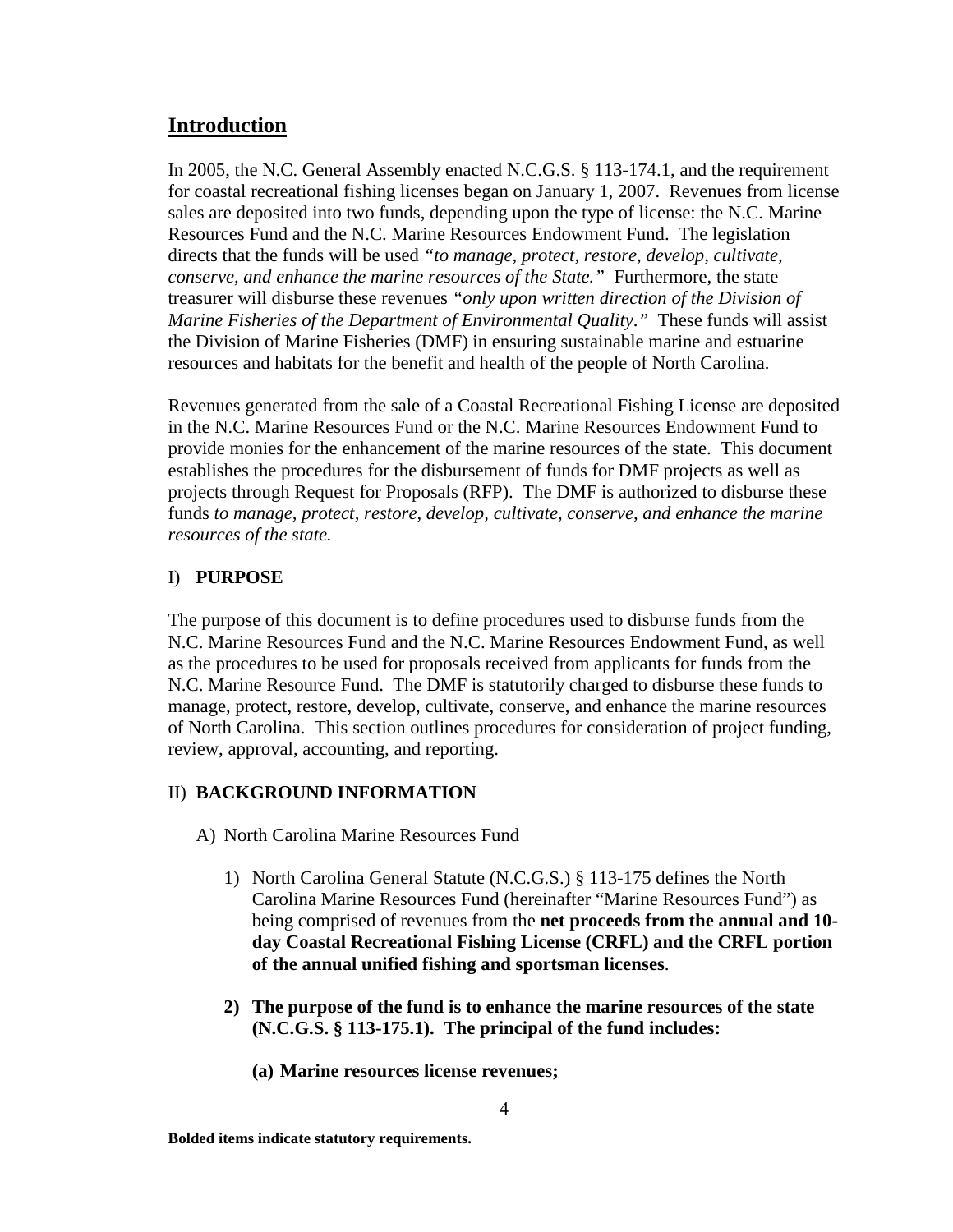- **(b) Proceeds of any gifts, grants, and contributions to the State that are specifically designated for inclusion in the Marine Resources Fund;**
- **(c) Funds realized from the sale, lease, rental, or other grant rights to real or personal property acquired or produced from funds disbursed from the Marine Resources Fund;**
- **(d) Federal aid project reimbursements to the extent that funds disbursed from the Marine Resources Fund originally funded the project for which the reimbursement is made.**
- **3) The State Treasurer will hold the fund in a separate account from all other accounts. The State Treasurer will disburse the principal of the Marine Resources Fund and marine resources investment income only upon written direction from the DMF.**
- B) North Carolina Marine Resources Endowment Fund
	- **1)** N.C.G.S. § 113-175 defines the North Carolina Marine Resources Endowment Fund (hereinafter "Endowment Fund") as being comprised of the **net proceeds from the sale of lifetime CRFL and the CRFL portion of the unified lifetime fishing and lifetime sportsman licenses.**
	- **2) The purpose of the fund, as outlined in N.C.G.S. § 113-175.5, is to provide the citizens and residents of the State with the opportunity to invest in the future of the marine resources of the State. The principle of the fund includes:**
		- **(a) Endowment license revenues;**
			- **Proceeds of any gifts, grants, or contributions to the State that are specifically designed for inclusion in the Endowment Fund;**
			- **Proceeds of any gifts, grants, or contributions to the Marine Fisheries Commission (MFC) or DMF that are not specifically designated for another purpose;**
			- **Funds realized from the sale, lease, rental, or other grant of rights to real or personal property acquired or produced from endowment investment income;**
			- **Federal aid project reimbursements to the extent that endowment investment income originally funded the project for which the reimbursement is made;**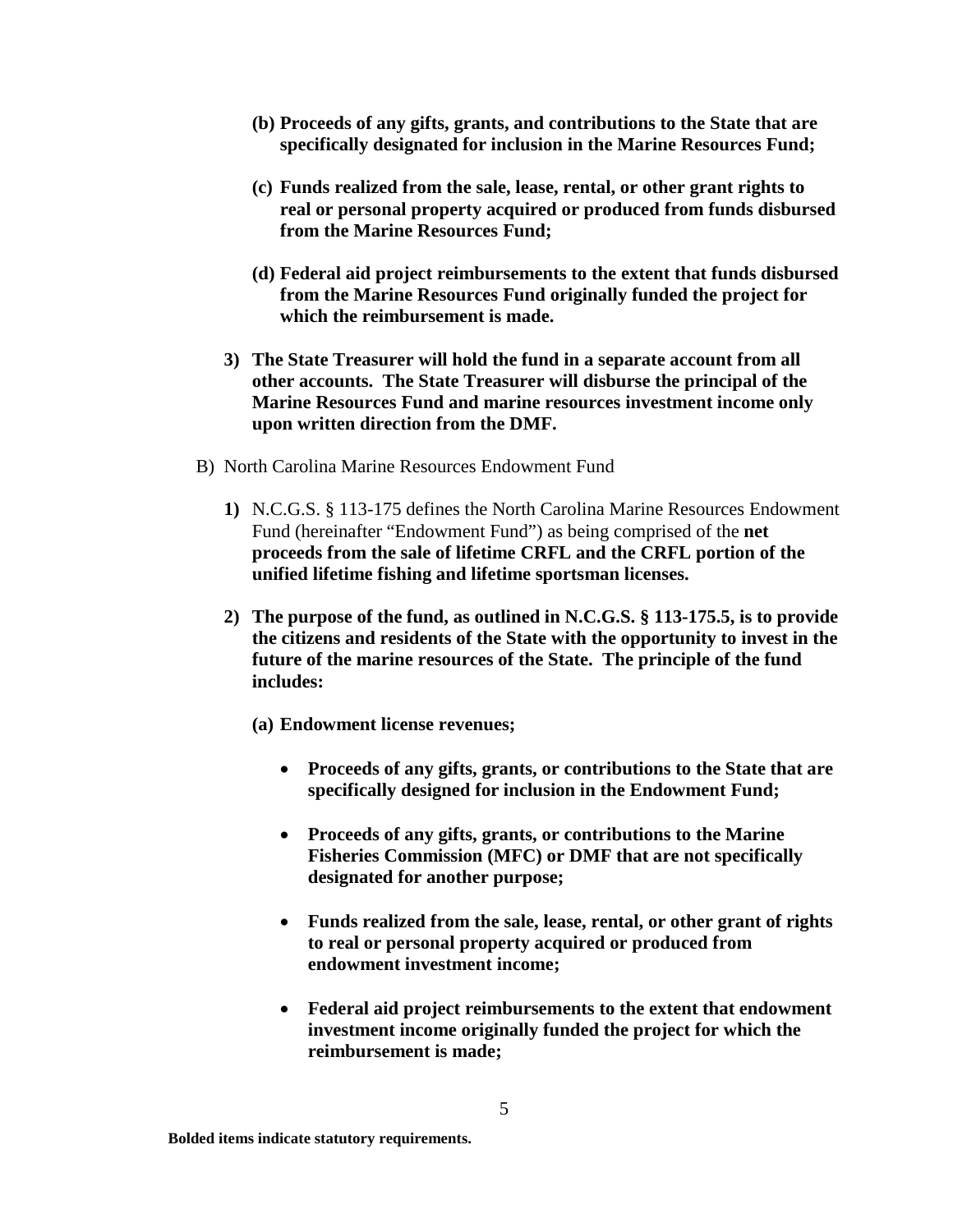- **(b) Transfers to the Endowment Fund;**
	- **Any endowment investment income or marine resources license revenue that is credited to the Endowment Fund for the purpose of increasing the principal of the Endowment Fund.**
- **3) The State Treasurer will hold the Endowment Fund separate and apart from all other accounts. The State Treasurer will disburse the endowment investment income only upon written direction of the DMF.**
- C) Role of the DMF, MFC AC, and WRC staff
	- 1) DMF of the Department of Environmental Quality (DEQ) will approve/adopt the *North Carolina Marine Resources Fund and Marine Resources Endowment Fund Strategic Plan to Manage, Protect, Restore, Develop, Cultivate, Conserve, and Enhance North Carolina's Marine Resources* (Plan). The Plan provides the overall guidance for establishing funding priorities from the Marine Resources and Endowment funds.
	- 2) DMF will develop a Strategic Plan and an annual list of potential funding priorities. These priorities will be based on the program areas and objectives described in the Strategic Plan.
	- 3) DMF will determine the percentage of funds or absolute amount to be released from the Marine Resources and Endowment funds for the upcoming funding cycle.
	- 4) **DMF will authorize, through written direction to the State Treasurer, disbursement of the principal of the Marine Resources Fund and marine resources investment income and authorize disbursement of the endowment investment income to manage, protect, restore, develop, cultivate, conserve, and enhance the marine resources of the State.**
	- 5) CRFL Project Coordinator (CPC; employed by DMF) will conduct all administrative functions (i.e., track proposals through funding process, notify recipients, request funds to be distributed to recipients, serve as technical monitor for some projects, administer the appropriate budget accounts, ensure reports are submitted and reviewed by Technical Monitors, etc.) for all proposals received and those granted funding.
	- 6) DMF staff will review the technical merit of proposals submitted in response to a RFP and determine which meet Plan objectives and funding priorities in consultation with WRC staff as per the *Memorandum of Understanding (MOU) between the North Carolina Division of Marine Fisheries and the*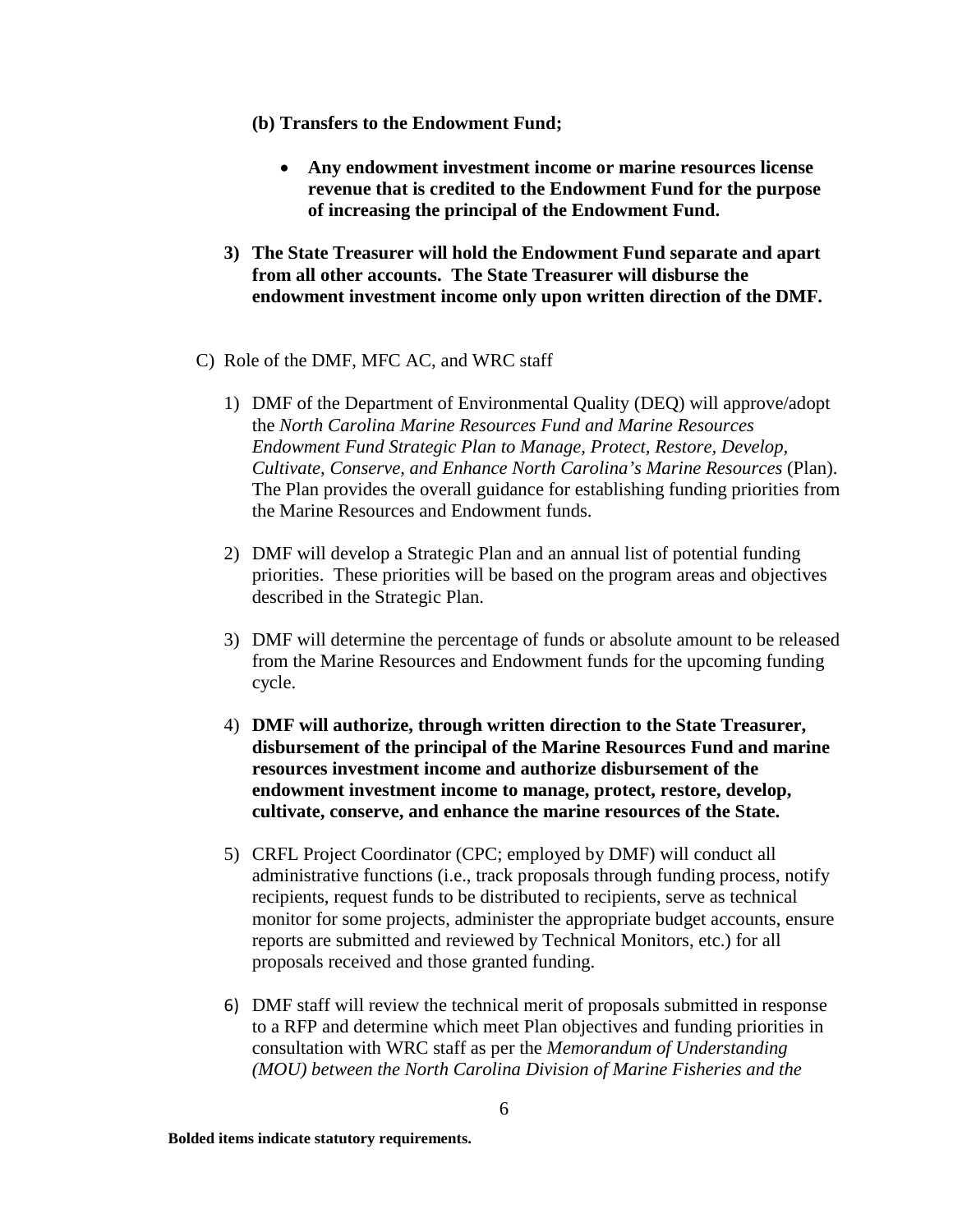*North Carolina Wildlife Resources Commission for projects funded by the Marine Resources Fund and the Marine Resources Endowment Fund*. This MOU establishes a framework for cooperation between the Parties to meet the requirements of N.C.G.S. § 113-175.1(c) for disbursement of principal from the Marine Resources Fund and N.C.G.S. § 113-175.5 (c) for disbursement of investment income from the Marine Resources Endowment Fund. (1) The DMF serves as the lead agency on any matters related to the Marine Resources Fund and the Marine Resources Endowment Fund. (2) Consultation with the WRC will be satisfied by including at least one North Carolina Wildlife Resources Commission staff of at least the regional supervisor level, in decisions regarding the disbursement of the Marine Resources Fund and the Marine Resources Endowment Fund for proposals and funding requests submitted to the DMF. (3) Such input or recommendations by WRC staff shall not be binding upon DMF but shall be taken into consideration by the DMF in making any final decision. This group of DMF and WRC staff is hereafter known as the CRFL Joint Review Team (CJRT). The CJRT will jointly prioritize proposals to be presented to the DMF Director's Office.

- 7) CPC will solicit external peer review for those projects meeting plan objectives and funding priorities, but may be outside the expertise of CJRT reviewers. All external reviewers will be chosen by the CJRT to review projects where they have the specific expertise needed and will be an agency or university outside of North Carolina.
- 8) The CJRT will review the status of RFP funded projects, annually.
- 9) The Marine Fisheries Commission Advisory Committee (MFC AC) will be appointed by the Chair of the Commission, and will consist of the three recreational seats and the science seat of the Commission. The MFC AC will act in an advisory role on external projects and grants issued using CRFL funds, during both the RFP development process and proposal review. The MFC AC will offer advice on projects, which will be documented and brought before the Director of the DMF for consideration.
- 10) **All proposals for the disbursement of funds from the Marine Resources Fund and Endowment Fund shall be made by and through the DMF.**

#### **DMF Internal Funding**

<span id="page-6-0"></span>I) General steps in the funding decision process for projects managed internally within DMF (per funding cycle). *The Division of Marine Fisheries Coastal Recreational Fishing License Operational Plan* will follow this internal funding process at the time its 5-year funding cycle is due to be renewed. Should DMF needs, mandates, and/or circumstances dictate, allocation from these funds may be approved solely at the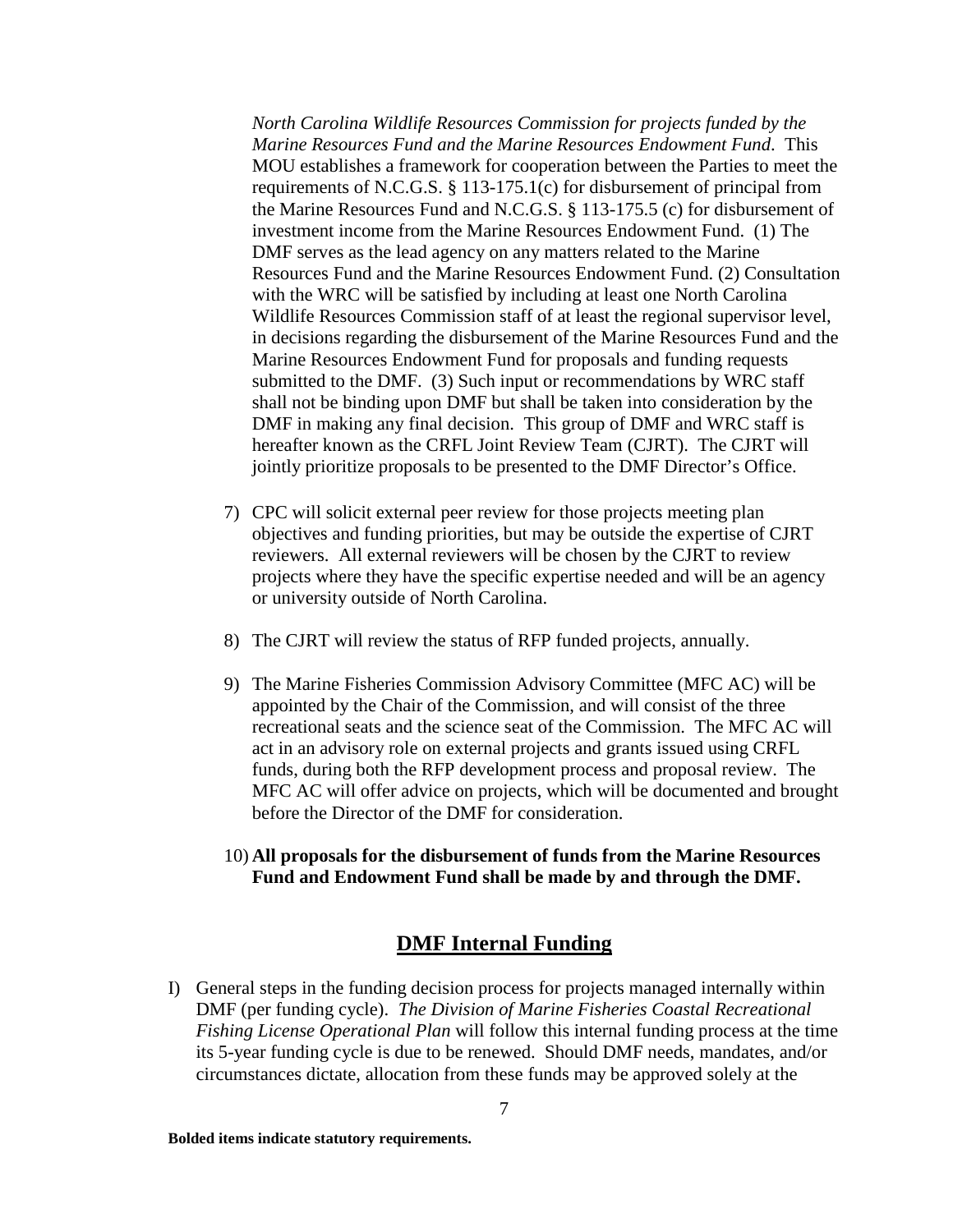discretion of the Director's Office as per the authority provided in § 113-175.1 and § 113-175.5.

- A) DMF of the DEQ will develop a list of potential funding priorities. These priorities will be based on the Program Areas and Objectives described in the Plan.
- B) DMF Section Chiefs will review and submit funding requests to DMF management (DMF Director's Office).
- C) **DMF Director's Office review/approve the requested funding.**
- D) **DMF Director's Office will notify the State Treasurer in writing of approved disbursement of funds.**
- E) CPC and the Biological Review Team (BRT) will monitor projects and reports.
- F) DMF Director's Office and the BRT will accept the final project report.
- <span id="page-7-0"></span>II) Detailed steps in the funding decision process
	- A) Establish Priorities Based on Program Area Objectives within the Plan.
		- 1) DMF develops initial priorities under two categories (i.e., Marine Resources and Habitat Management, Access and Education) by February 28.
	- B) Section Chief Review
		- 1) DMF Section Chiefs will review and recommend funding requests from staff by March 30.
		- 2) Section Chiefs will include requests for CRFL funding in their proposed annual budget.
		- 3) Funding requests for on-going operations may be submitted by Section Chiefs for long-term program stability, which may be incorporated into the Plan by the DMF Director's Office.

#### C) **DMF Director's Office review/approve the funding requests.**

1) DMF Director's Office will review and approve funding requests by April 30 with an intended July 1 start date (it is also at the discretion of the DMF Director's Office to approve and start any projects at a later date).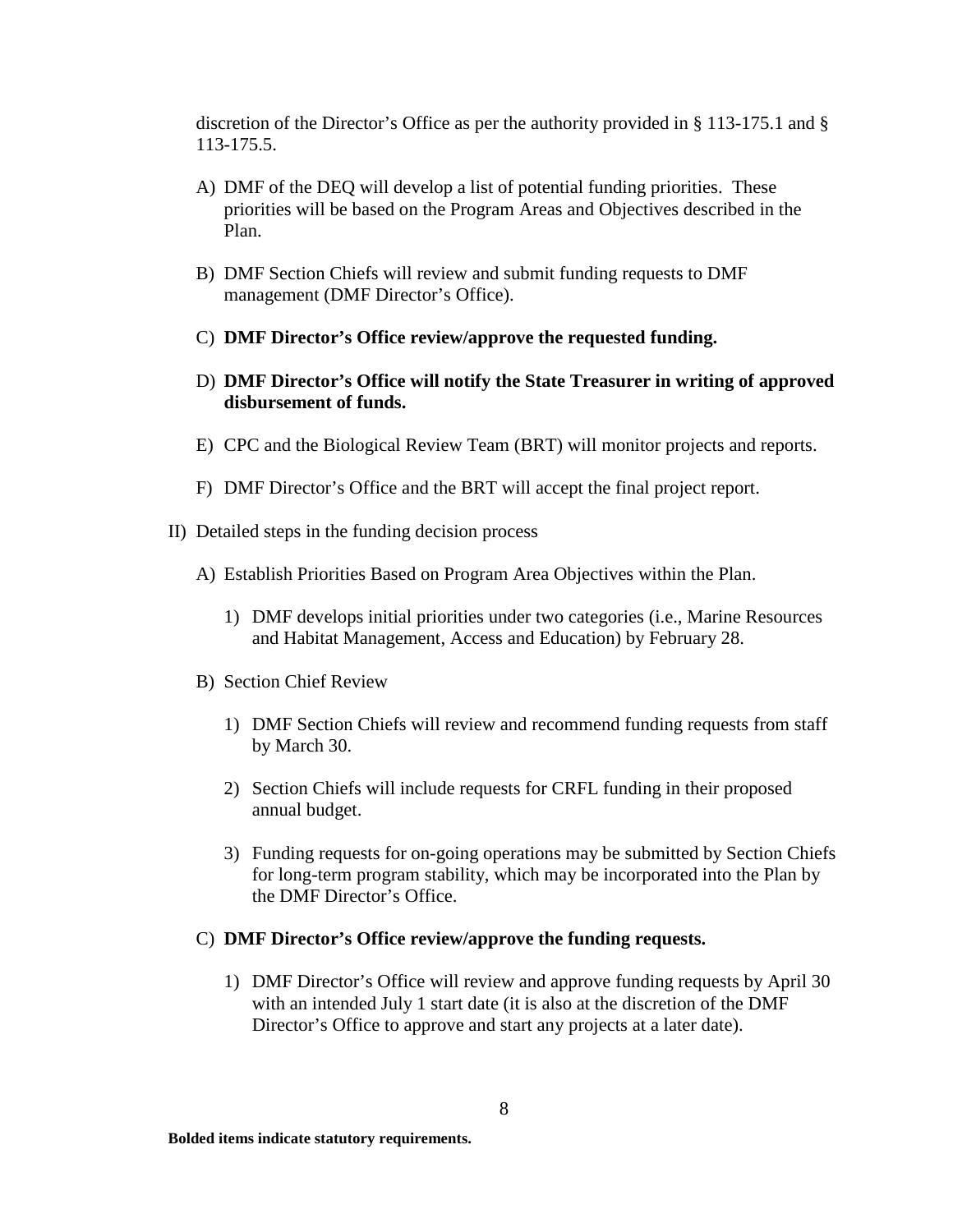#### D) **DMF Director's Office will notify the State Treasurer in writing of approved disbursement of funds.**

- 1) A letter signed by the DMF Director identifying the approved funding will be sent to the State Treasurer through the DMF Administrative Services Office no later than May 30. The CPC, as part of the DMF Administrative Services Office, will be responsible for monitoring the available funds.
- 2) Subsequent to this notification, the CPC will ensure unique cost centers are established showing the approved budget for each project by submitting a request to DEQ's Controller's Office.
- E) CPC and BRT will monitor projects and reports.
	- 1) Grants awarded to applicants will be administered by DMF. The CPC is the assigned project administrator and liaison to the grantees.
	- 2) The CPC will maintain electronic copies of all grant documentation as well as hard copies of all reports to be kept with the original grant hard copy documentation. The CPC will ensure that final project reports and data deliverables are available to all who need or request them.
	- 3) Award Action Requests:
		- (a) Award action requests are administrative procedures initiated by either the grantee or the grant administrator to modify or manage the grant once the grant has been awarded and a contract executed, if necessary. Some award action requests may result in the need for an amendment to the contract. The CPC has authority to resolve award action requests except in cases where a grantee's request would result in additional expenditure of funds from either the Marine Resources or Endowment funds. This authority is necessary because many of these actions are purely administrative.
		- (b) Award action requests that can be tracked, processed, and approved by the CPC alone include:
			- Extension to file a report due to extenuating circumstances (e.g., as hurricanes, unexpected illness of key project personnel, etc.)
			- Change in key personnel
			- Change in institution name
			- New sub-award, transfer, or contract
		- (c) The CPC will be responsible for tracking and processing, but will need to get recommendations from the DMF Director's Office to approve the following award action requests: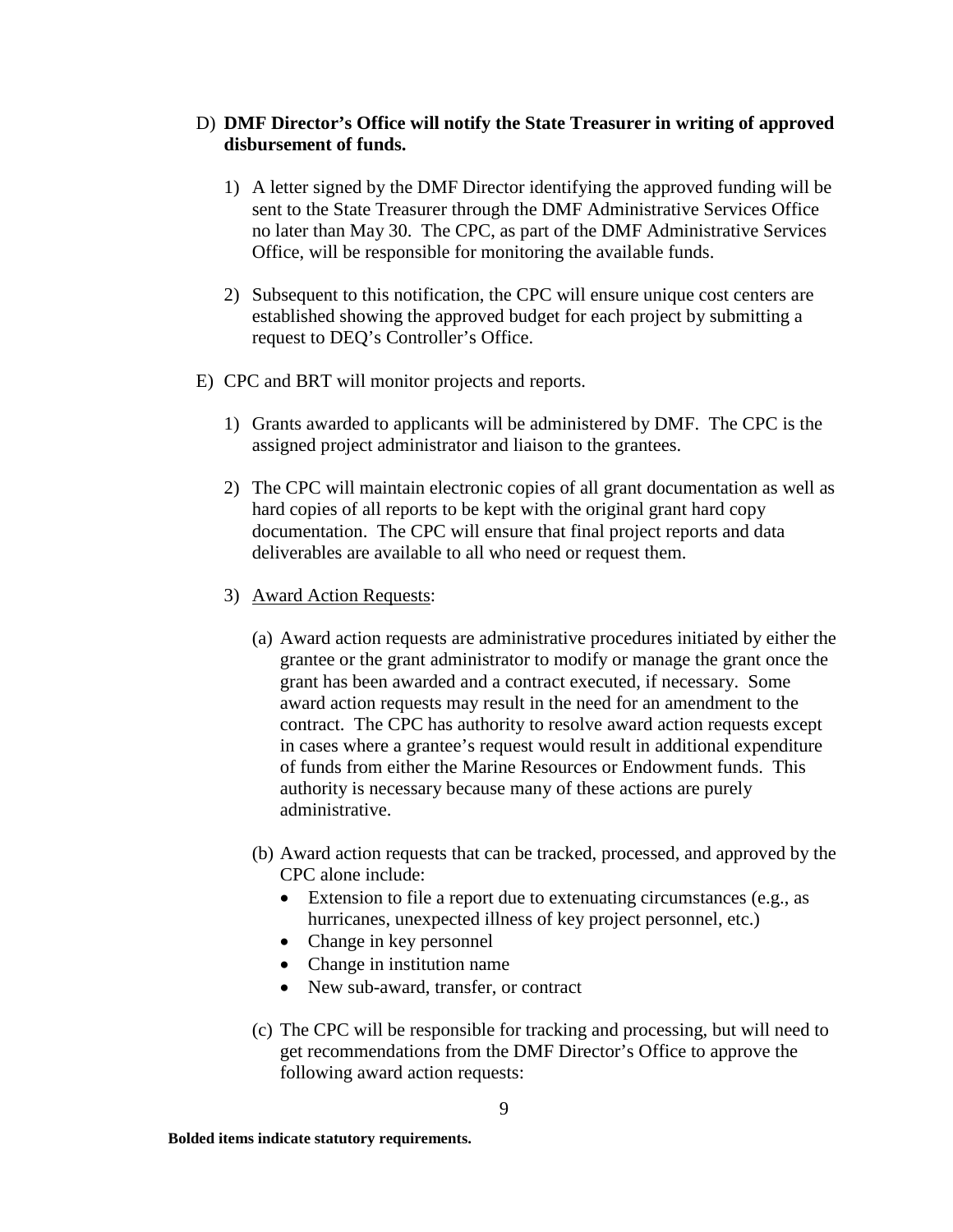- Change in scope
- Change in principal investigator (PI)
- No cost time extension
- Adjustment of budget accounts of 10% or more of the total project cost
- (d) If a grantee is requesting additional funding for a previously approved CRFL project, the DMF has sole authority to make decisions to accept or deny the request. The CPC is responsible for tracking and processing the request as well as implementing DMF decisions. The process to request additional funding is as follows:
	- The PI must send a letter to the CPC requesting an amendment of the proposal with justifications for additional funding.
	- The CPC will check on availability of funds. If no funds are available, the CPC will compose a letter of denial signed by the DMF Director.
	- If funds are available, the CPC will forward the request to the DMF Director's Office for recommendation to approve or deny.
- 4) The CPC will formally notify the DMF Director's Office as each project is completed.
- 5) The CPC will request an annual report for all internally funded DMF projects. Scientific and biological project reports shall be reviewed by BRT. Administrative report projects shall be reviewed for completeness by the Grants Program Manager. All reports that are reviewed and determined to be acceptable shall be submitted to the CPC for acceptance and posted to the CRFL information section on the DMF website.
- 6) The CPC will work with grantees to ensure they submit all reports on time.
- 7) The decision to rescind an award or to cancel an award can be made by the DMF for any reason deemed necessary.
- 8) Reports shall be submitted containing the following sections and be formatted based on the DMF Editorial Guidelines:
	- (a) Annual Progress Reports:
		- Title page grant name, project dates (periods covered), applicant's name, and date
		- Objectives for the award period
		- Activities Completed listed by objective
		- Milestone Chart original and revised if changes occurred during project period
		- Progress completed during the reporting period bulleted items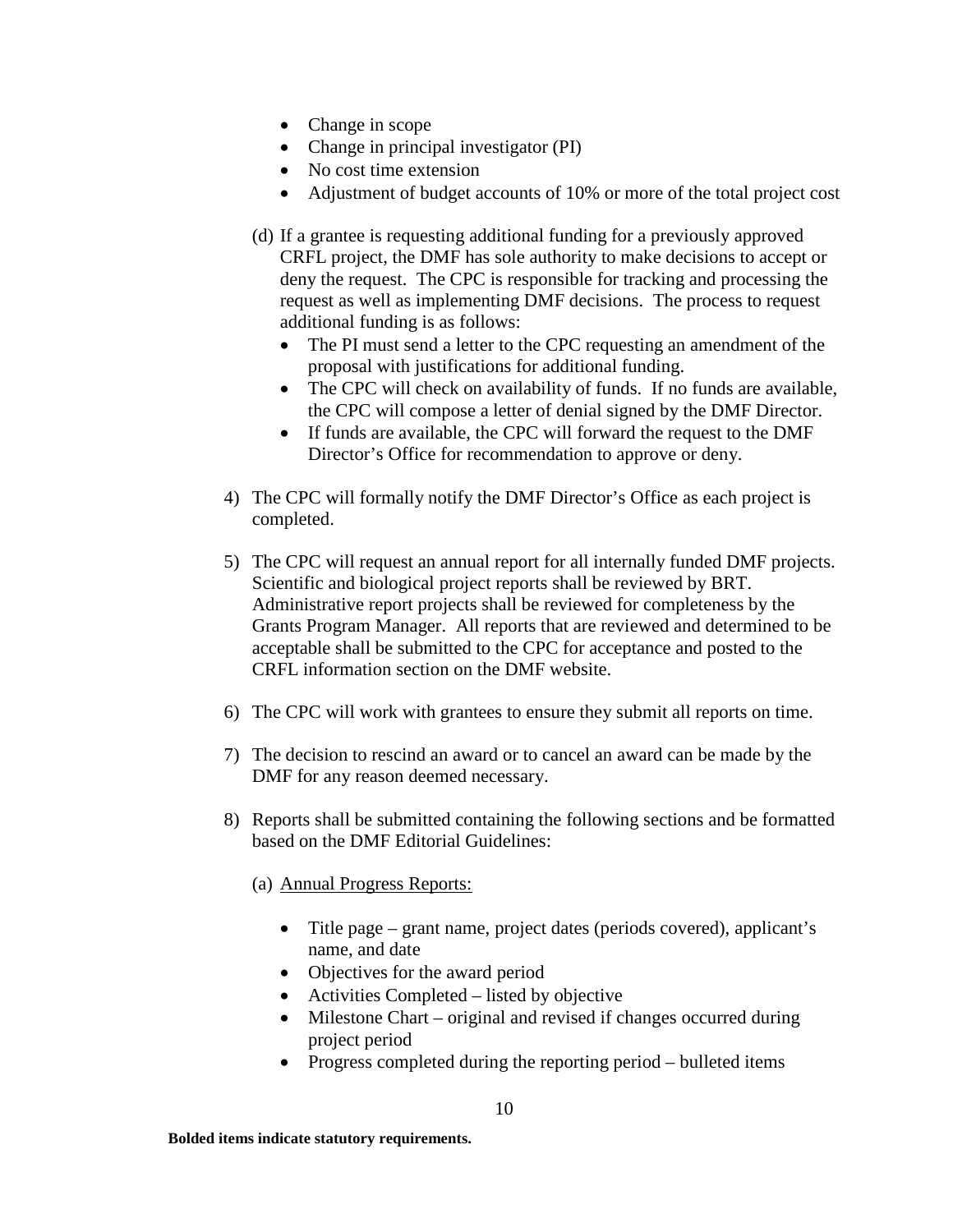- Deviations planned activities not completed during the period; with an explanation for each deviation
- Activities planned during the next reporting period

#### (b) Final Report:

- Title page grant name, project dates, applicant's name, date
- Abstract and Executive Summary
- Introduction
- Organize reporting for each project task as follows:
	- o Methods/Procedures
	- o Results
	- o Description of sample sizes
		- − Data analyses results
		- − Summary and statistics
	- o Discussion
		- − What occurred and what did not occur that was expected
		- − Explanation of data limitations
		- − Deviations from project proposal identified and justified
		- − Interpretation of results
		- − Applicability of study results to CRFL Strategic Plan and priorities
	- o Overall project conclusions including management recommendations
	- o Annual budget expenditures
	- o Budget deviations
- 9) The goal of the final project report is to disseminate findings, results, and end products of the projects.
- F) DMF Director's Office and BRT accept the final project report and make recommendations as appropriate.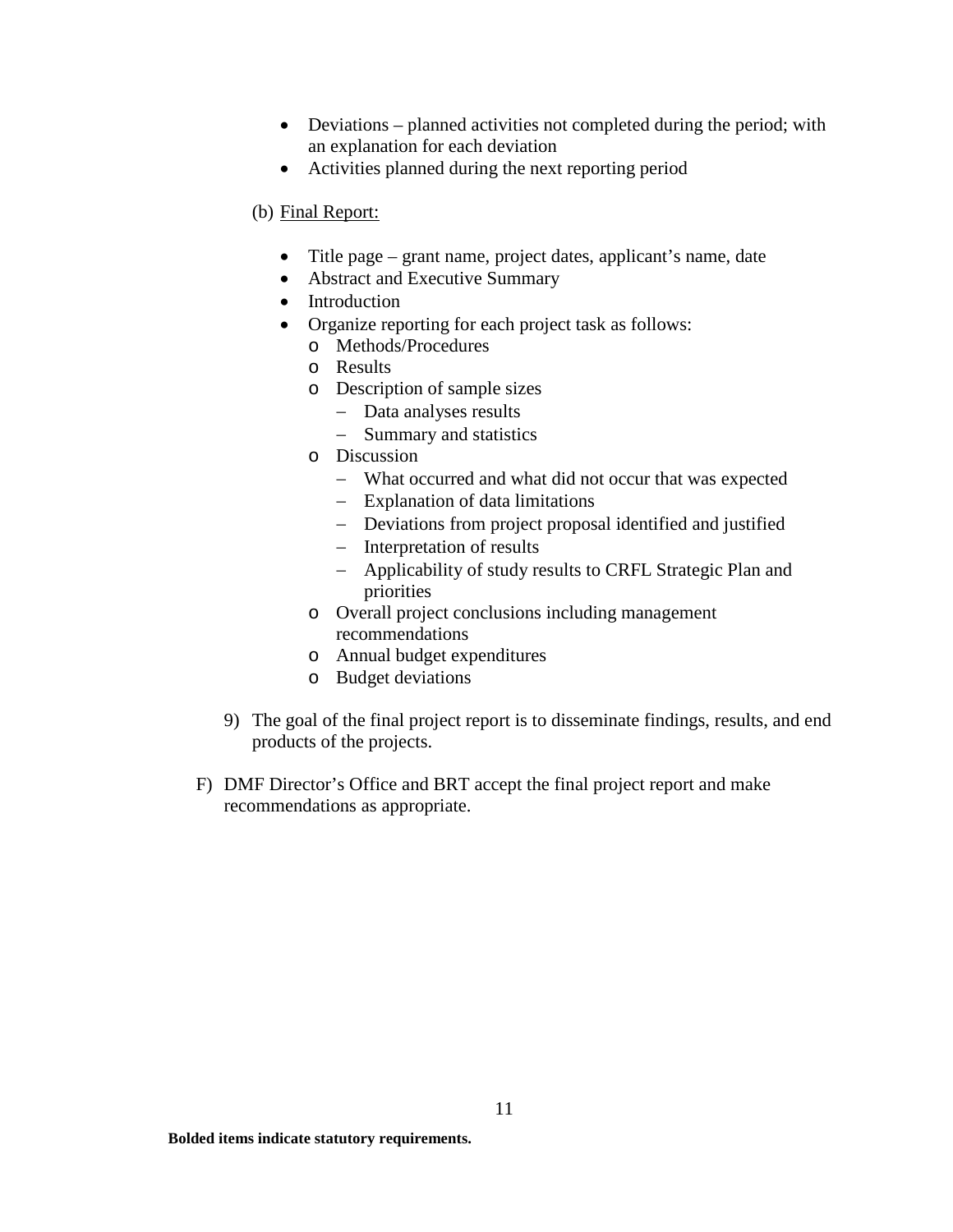# <span id="page-11-0"></span>**Internal DMF Funding Process Flow Chart\***



∗ Should DMF needs, mandates, and/or circumstances dictate, allocation from these funds may be approved solely at the discretion of the Director's Office as per the authority provided in § 113-175.1 and § 113-175.5.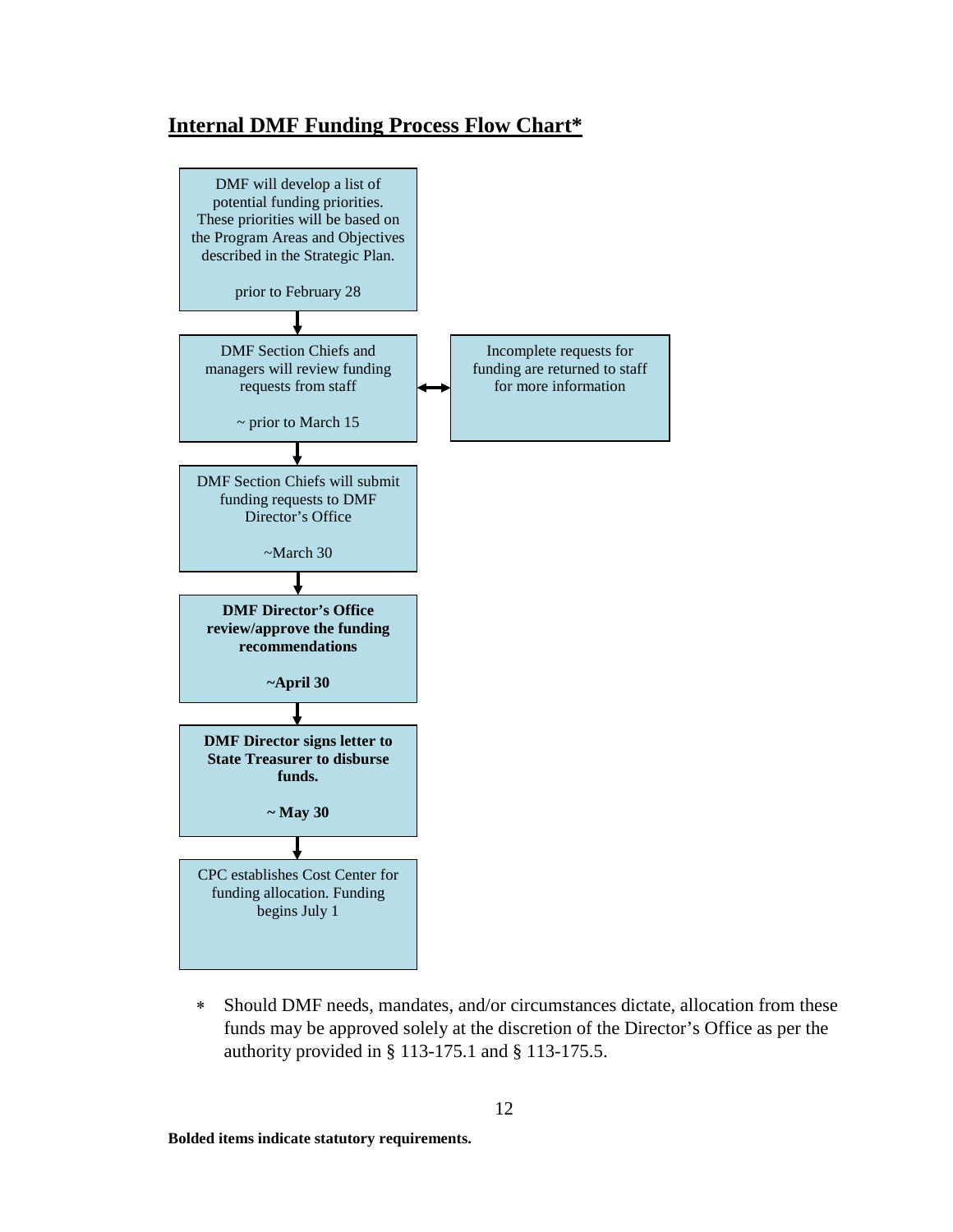# **External Funding Through Requests for Proposals (RFP)**

- <span id="page-12-0"></span>I) General steps in the funding decision process for external projects solicited through a RFP (per funding cycle).
	- A) Annually, the Director of the DMF will decide if funds are available to warrant preparation of a RFP.
	- B) If funds are available, DMF will develop a Plan and an annual list of potential funding priorities. These priorities will be based on the Program Areas and Objectives described in the Plan.
	- C) Issue RFP (see Section II below for RFP specifics)
	- D) CPC on behalf of DMF forwards all proposals to CJRT. CJRT reviews proposals for technical merit*,* applicability to the Plan, and funding priorities. CPC notifies applicants to resubmit with revisions if necessary and sends out for external peer review if necessary. All external reviewers will be chosen by the CJRT to review projects where there is specific expertise needed. External reviewers will be an agency or university outside of North Carolina.
	- E) CJRT reviews any revised proposals, considers external reviewer comments, prioritizes proposals and develops recommendations for funding of projects.
	- F) MFC AC has a meeting subsequent and independent to the CJRT, to provide advice on the RFP submissions. Advice on the projects made through the MFC AC meeting will be sent to the Director of the DMF for consideration in the approval process.
	- **G) DMF Director's Office reviews/approves the CJRT's prioritized funding recommendations for approval.**
	- **H) DMF Director's Office will notify the State Treasurer in writing of approved disbursement of funds.**
	- I) CPC will notify each applicant of the final DMF decision to fund or not fund proposed projects.
	- J) CPC, DMF Technical Monitors (TM), and CJRT will monitor projects and reports.
	- K) The assigned TM will review the final project report for completeness and assures project objectives have been met; if project outcomes are acceptable, the CPC will release the final payment.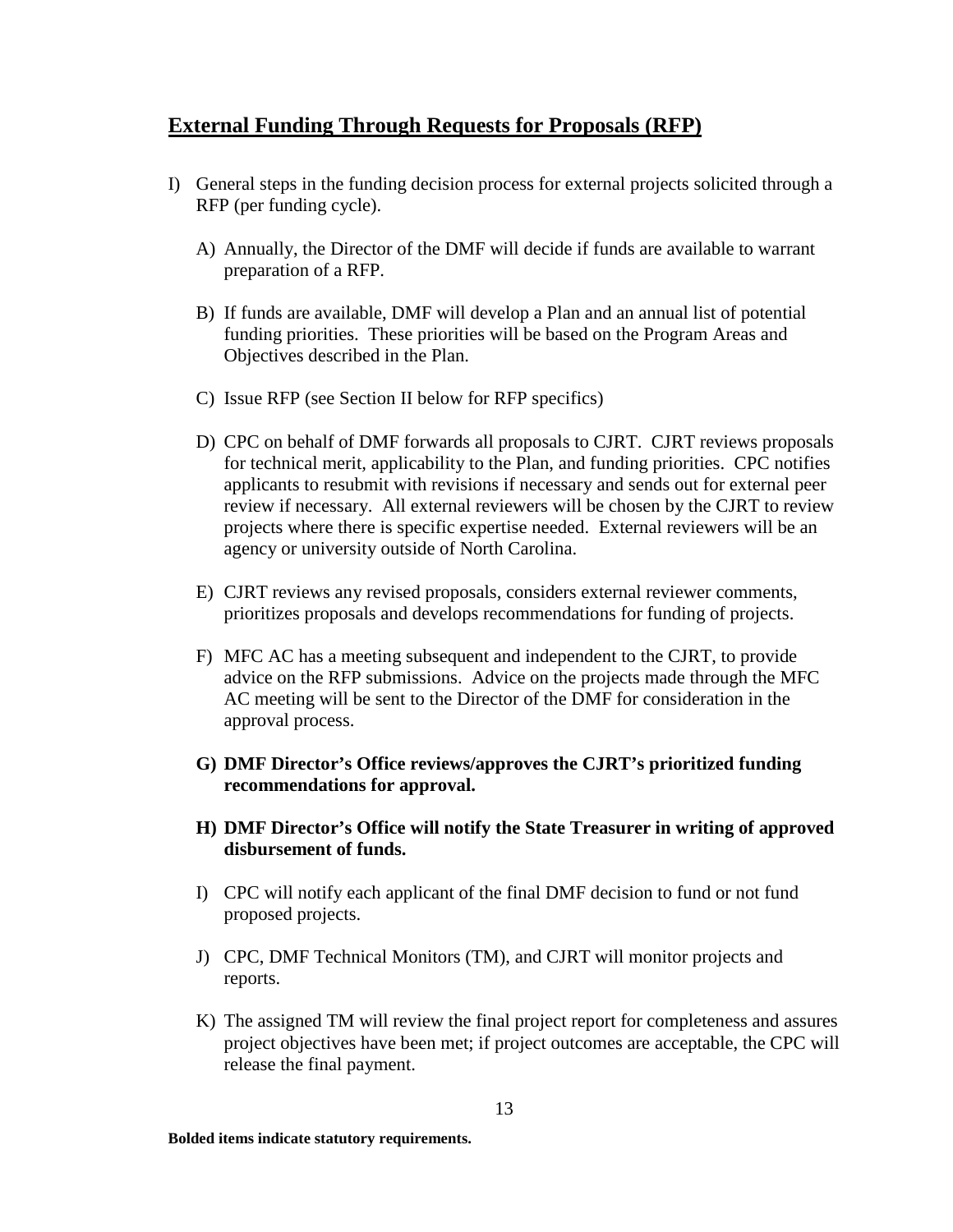- <span id="page-13-0"></span>II) Detailed Steps in the Funding Decision Process
	- A) DMF will establish priorities based on program area objectives within the Plan.
		- 1) DMF develops initial funding priorities for the next RFP cycle by February 28.
		- 2) CJRT meets to review funding priorities, the new RFP, progress reports for continuing projects, and make recommendations for subsequent years of funding for multi-year grants as needed by March 31.
		- 3) The MFC AC meets subsequent and independently of the CJRT to provide advice on the projects and grants that will be solicited for through the RFP.
		- 4) DMF will approve funding priorities and the new RFP by April 30 as well as review the CJRT and MFC AC recommendations for projects seeking additional years of funding.
		- 5) Fellowship proposals which did not identify a specific topic of study with the initial proposal will submit their topic for consideration in abstract format along with their current semi-annual report (if applicable). This abstract will be reviewed by the CJRT and, if recommended for approval, will be submitted to DMF for review and approval by April 30. The topics of study chosen for the students shall be projects that will enhance the division's ability to conserve or improve marine and habitat resources to sustain a quality recreational fishing experience for North Carolinians (directly or indirectly), and/or educate anglers about recreational saltwater fishing in North Carolina.
	- B) The Annual Funding Cycle
		- 1) The RFP is scheduled to be issued by DMF on June 1 of each year. If issued later, the intent is to have projects reviewed, approved, and funded to allow for a project start date of July 1 the following year. Project proposals from universities, local North Carolina governmental entities, state governmental entities, and individuals/groups (partnered with the aforementioned) will be accepted until the last business day of July each year. The RFP will include the Plan, funding priorities, proposal submission guidelines, and submission deadline.
		- 2) The CPC will be responsible for sending out the RFP each year. The RFP will be posted on the DMF website.
		- 3) At the time the RFP is initially distributed, a news release will be sent to media outlets currently receiving notification of the Boating Infrastructure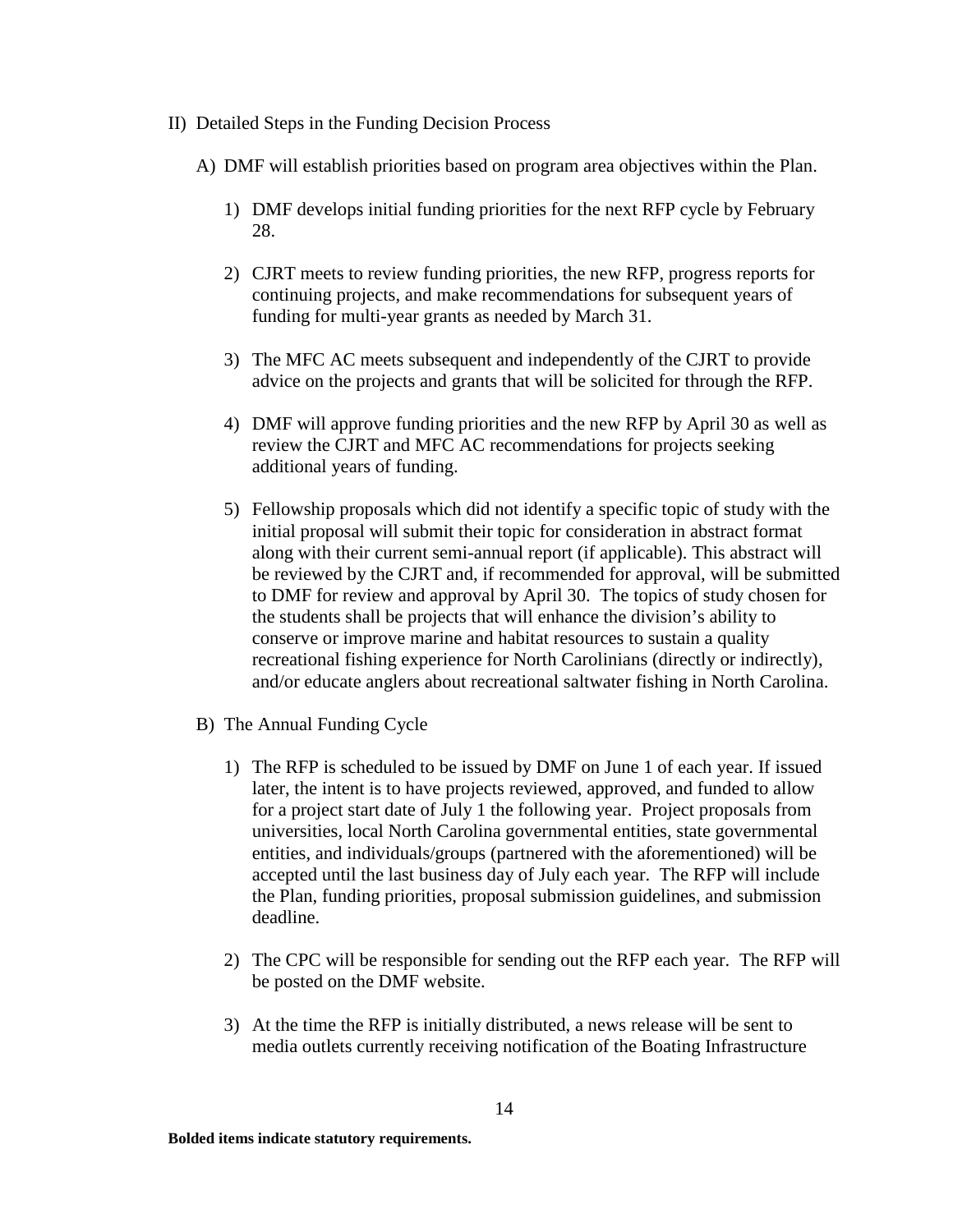Grant Program RFP. The press release will provide specifics regarding the CRFL Fund RFP process, and provide CPC contact information.

- 4) The CPC will receive inquiries from persons or organizations interested in learning more about applying for CRFL grant funding. The CPC will answer questions from interested parties about the technical aspects of applying for the grants. Persons who wish to discuss the content of their proposal will be referred to an appropriate subject matter expert.
- 5) Proposals will be sent by applicants to the attention of the CPC. All proposals (one original and 15 copies) must be received and date stamped by DMF by 5 p.m. on the closing date specified in the RFP document. The receipt of the proposal will be logged by the CPC who will verify the affiliation of the submitter as an eligible entity and assign the proposal a unique tracking number.
- 6) Proposals will be classified based on program areas (i.e., Marine Resources and Habitat Management, Access and Education).
- 7) No late proposals will be accepted. If any proposals are received after the published deadline, the submitter will be notified that their proposal will not be considered for funding in this cycle.
- 8) After proposals are received, they will be properly logged into the CRFL database. Additionally, the CPC will screen proposals for completeness. If a proposal is incomplete or does not meet guidelines, then the CPC will contact the applicant and request the necessary information be provided within 10 working days.
- C) CJRT reviews proposals and applicability to the Plan, prioritizes and identifies deficiencies. Notification to resubmit proposals is sent to applicants when revisions are necessary. Requests for external peer reviews are sent out when deemed appropriate.
	- 1) The CPC will submit the summary of proposals to CJRT, as well as post the proposals to the CRFL Intranet site on the DEQ Web Portal. All proposals and supporting documents (e.g., abstract/summary pages, CJRT and external reviews, etc.) will be posted to the Portal as they are received by the CPC for use by the CJRT. The CPC is responsible for making sure all CJRT members have access to the Intranet by acting as the liaison with DEQ IT to grant access. A CJRT meeting will be set up by the CPC to discuss tasks and appoint a lead for each project who will be responsible for leading discussion of individual proposals at the proposal review meeting. Each proposal must be reviewed by a minimum of three CJRT members. Proposals under the Marine Resources and Habitat Management goal may also be sent out for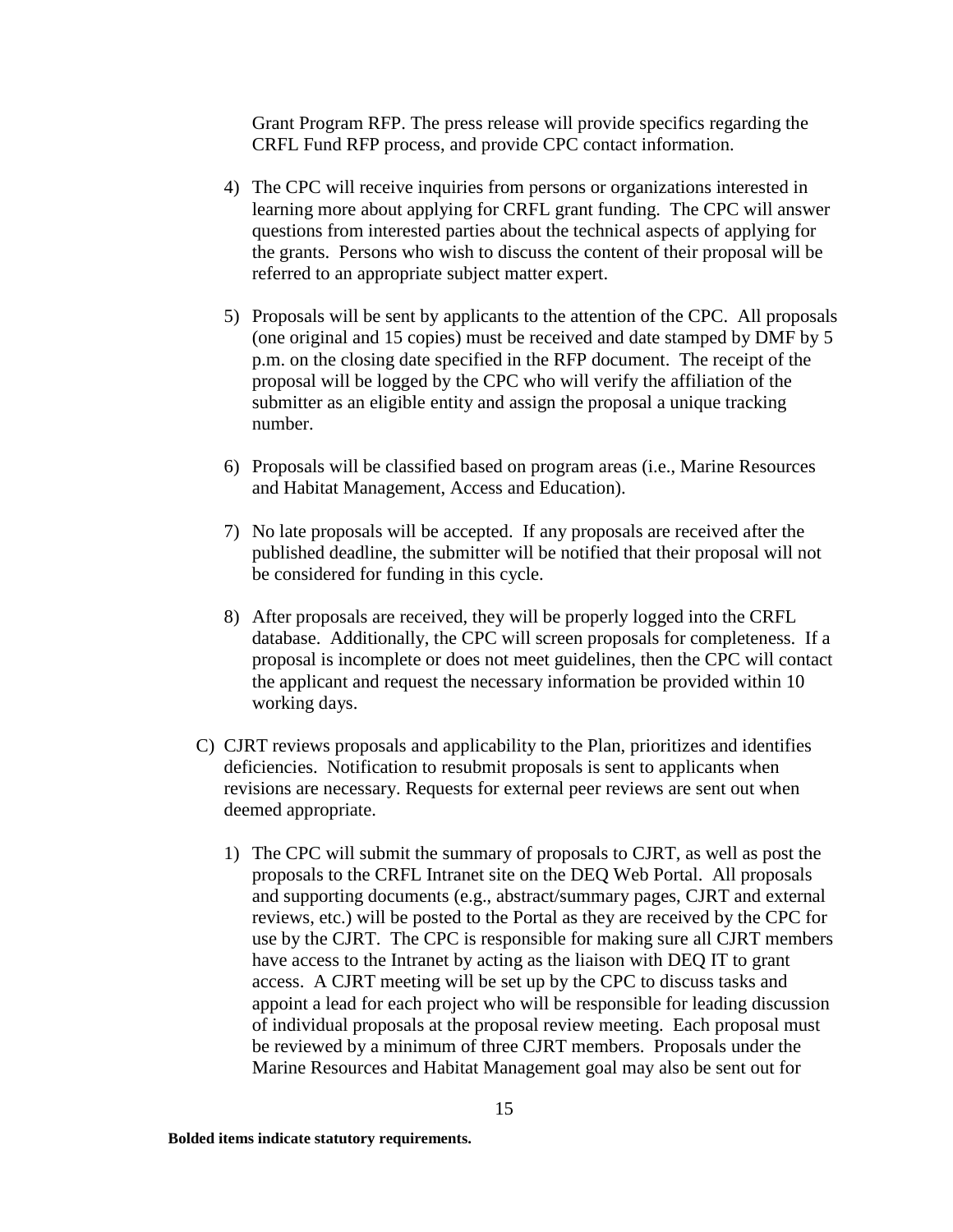external review. All external reviewers will be chosen by the CJRT to review projects where they have the specific expertise needed and will be an agency or university outside of North Carolina. It is expected that this process will be completed within 45 days after the closing of the RFP.

- 2) The CPC will notify applicants of suggested changes or responses to questions from the CJRT review process. The requested information must be supplied by the stated deadline in the form of a revised proposal.
- 3) The review and evaluation of all written proposals will be limited to items that need to be included, areas that need clarification, organization, additional information needed, etc. to help improve the quality of the proposal. Applicants may be contacted to address questions, concerns, clarification, etc. Based on recommendations from the CJRT and possibly others, the CPC will solicit external reviewers for projects meeting plan objectives and funding priorities that may be outside the expertise of DMF and WRC staff.
- 4) CJRT members will be asked to review their proposals prior to the proposal review meeting using a form prepared by the CPC to record their comments. The identity of reviewers will not be disclosed; however, all review forms will remain part of the application file. These reviews will be posted to the DEQ Portal by the CPC as they are received.
- 5) A meeting of the CJRT will be called and chaired by the CPC to review all the proposals and comments received from external reviewers. CJRT members will rank each proposal within each program area (i.e., Marine Resources and Habitat Management, Access and Education) as outlined in the CRFL Strategic Plan.
- 6) The CPC will maintain a listing of the rankings and provide it to DMF Director's Office. The CPC will also provide DMF Director's Office with copies of each proposal in numerically ranked order of the projects proposed for funding by the CJRT. These recommendations may include alternate funding levels and specific award conditions per project guidelines. A list of projects not considered will also be maintained stating the rationale for rejection. It is expected that this process will be completed by October  $15<sup>th</sup>$ .
- D) The MFC AC subsequently and independently reviews proposals and applicability to the Plan, and provides advice on proposal awards. The CPC will report the MFC AC's opinions to the DMF Director's Office for consideration.
- E) DMF Director's Office will approve proposals recommended for funding by the CJRT as well as recommend the total amount of funds to be released from the Marine Resources Fund and Endowment Fund for the upcoming cycle.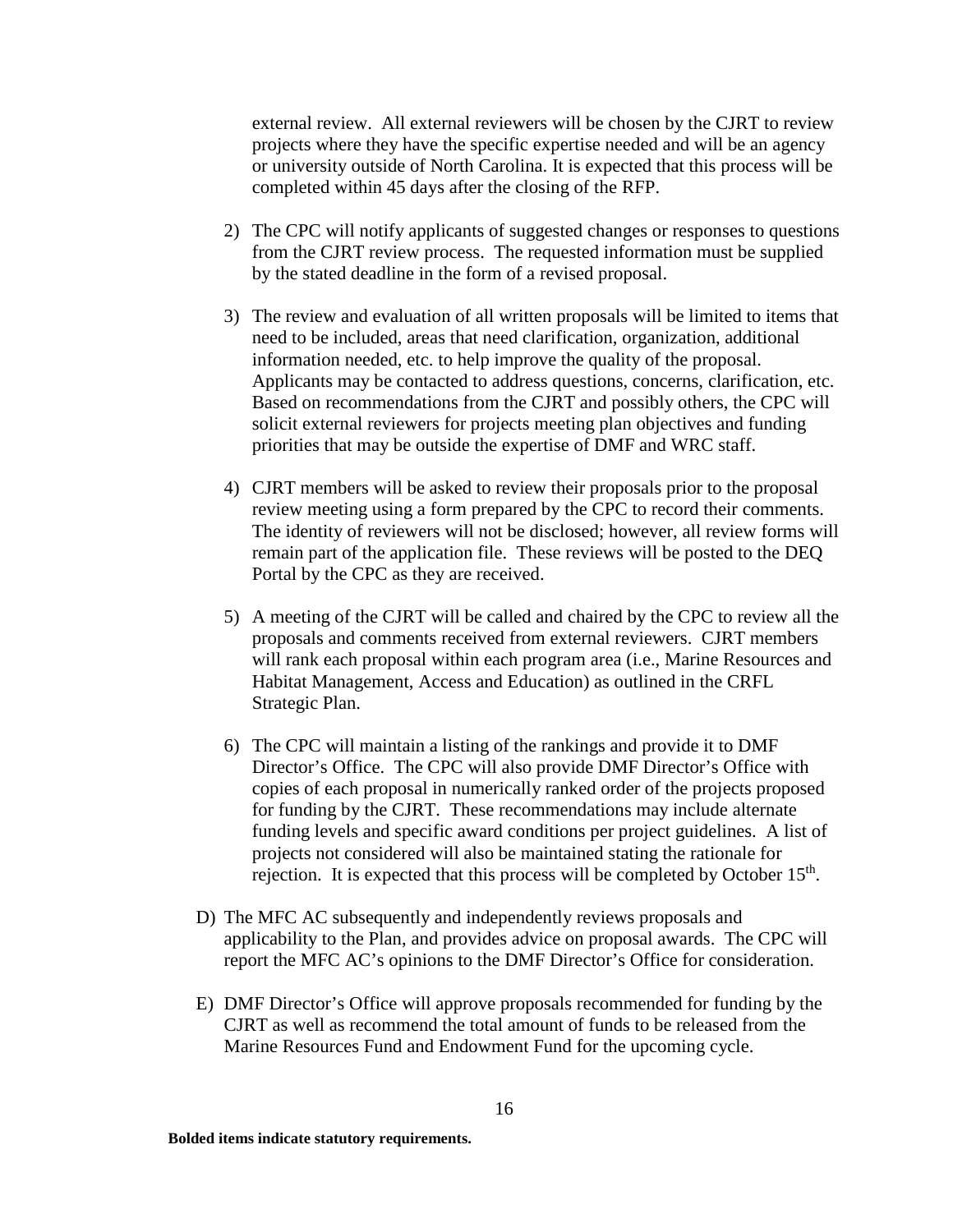1) Process completion will be scheduled for the first week in December; however, if occurring later, the intent is that funded projects will still begin on July 1.

#### F) **DMF will notify the State Treasurer in writing of approved disbursement of funds.**

- 1) A letter signed by the DMF Director identifying the approved projects will be sent to the State Treasurer through the DMF Administrative Services Office no later than March. The CPC as part of the DMF Administrative Services Office will be responsible for monitoring the available funds.
- 2) Subsequent to this notification, the CPC will ensure unique cost centers are established showing the approved budget for each project by submitting a request to DEQ's Controller's Office.
- G) The CPC will notify applicants of project funding status.
	- 1) A letter detailing the funding recommendations of the DMF (approved or not approved) will be sent to each applicant by the CPC no later than January 31 (may be later with intention of July 1 start date). Letters sent to unsuccessful applicants will summarize the reasons why the proposal was not selected for funding. After the letters have been sent, a news release will be distributed announcing the proposals selected for funding.
- H) The CPC will establish contracts for proposals selected for funding.
	- 1) All proposals selected for funding need to have a contract established. The CPC is responsible for obtaining all the information necessary to enter contracts into DEQ's contract processing system (IBEAM).
	- 2) Applicants who apply through a university that is a part of the UNC system will follow the UNC master agreement with DEQ.
	- 3) The CPC will have included in the contract the following special conditions statement: "A request for extension must be received three months prior to the end date of each funding period. If an extension is not requested, the contract will end on the termination date and any funds not encumbered will revert back to the Marine Resources Fund."
	- 4) All projects in which data are collected will be required, as stated in the contract special conditions, to provide the data and a data dictionary in accordance with the DMF data delivery requirements.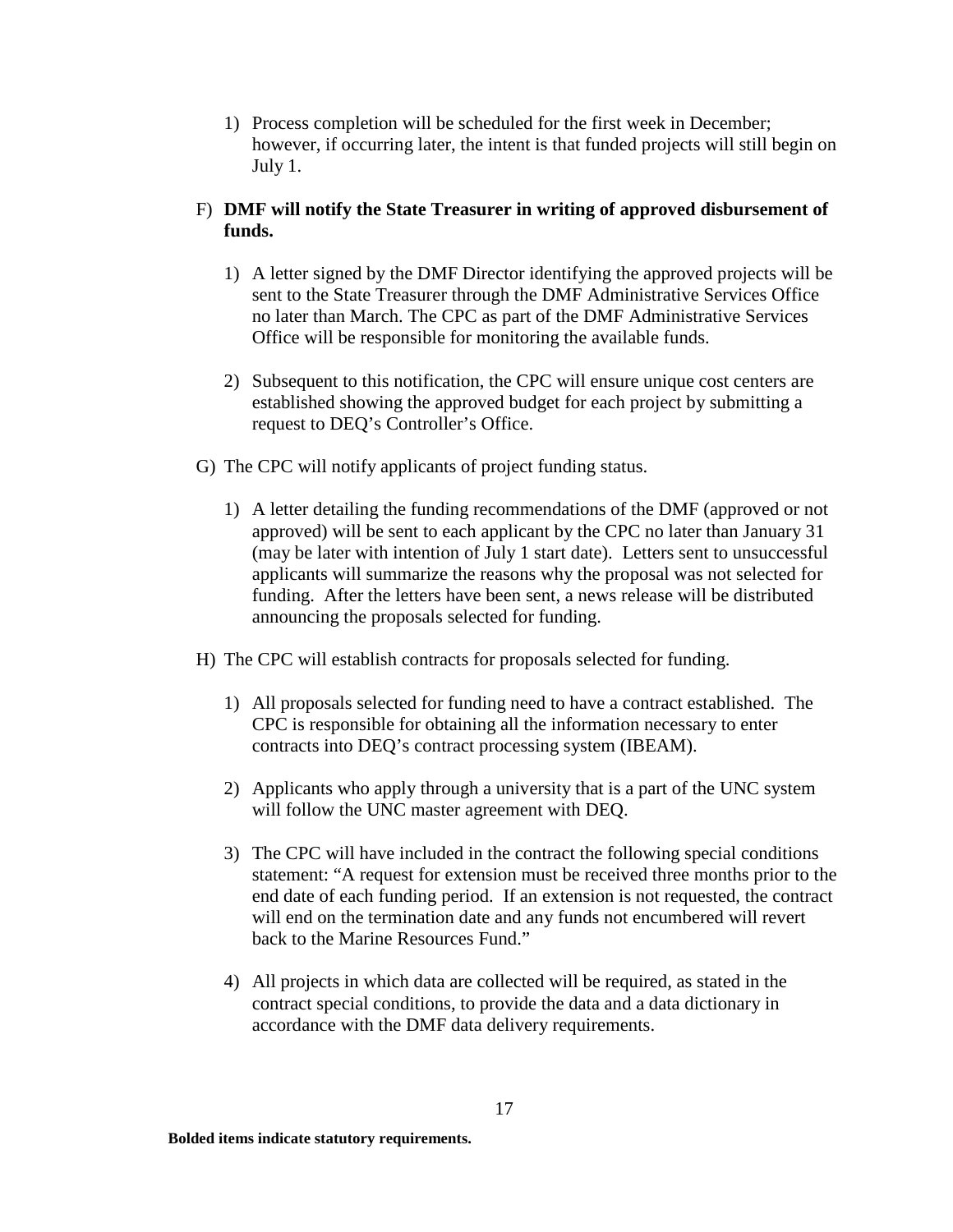- 5) The CPC will ensure that all contractors are registered in eProcurement and NC Grants Management System. The CPC will obtain the NC Grants ID number for projects that require them and will inform the contractor of their obligation to register in NC Grants Management System and their need to follow proper reporting procedures. The CPC will help contractors get established in both NC Grants Management System and eProcurement if necessary.
- 6) Contracts may only budget the amount of money and cover the duration of time approved by the DMF and reported to the State Treasurer on the letter signed by the DMF Director.
- 7) DEQ has contract authority for a period of up to three years. No documentation is to be sent to DEQ Purchase & Contracts for any period longer than three years when requesting a new contract. DMF will enter a one-year contract with two additional one year options. A new contract will need to be established for any projects approved for funding for years remaining after the initial three-year contract.
- 8) Contract terms include:
	- (a) Conditions for Receipt of Funds
	- (b) Funded projects requiring additional permits from local, state or federal agencies will be the responsibility of the grantee. Failure to obtain these permits will require the grantee to return funds in full.
	- (c) All funded facilities and public access projects shall post signs providing credit to the Marine Resources Fund or Endowment Fund.
	- (d) Funded projects shall maintain intended use of facilities and public access areas for a minimum of 15 years. Capital Projects exceeding \$100,000 in total cost must result in facilities and public access lasting at least 30 years. Abandonment, conversion, prohibition of public use, etc. shall automatically require repayment to the fund(s) of an amortized portion of the total grant reflecting the remaining life of the project.
	- (e) Failure to deliver data to the DMF in a format with appropriate documentation to be used by the scientific community at the time completion of the final report shall automatically require repayment to the  $fund(s)$ .
	- (f) Failure to accept identified special conditions associated with the grant shall automatically require repayment of all or portion to the fund(s).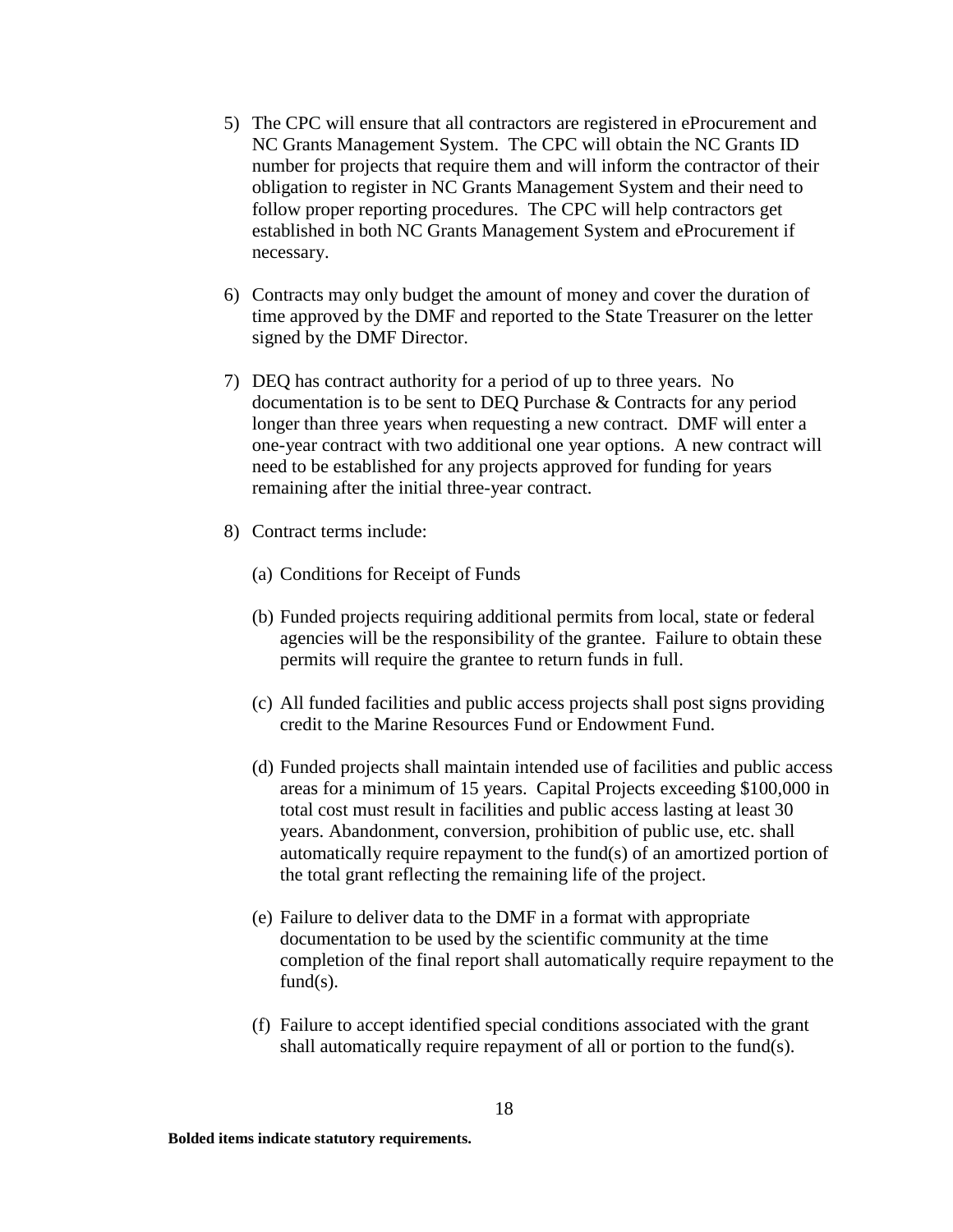- (g) Failure to sign a DEQ grant contract within the allotted timeframe shall render the approved grant null and void with funds reverting to the appropriate Fund.
- (h) The CJRT must approve adjustment of budget accounts of 10% or more of the total project cost.
	- A grant recipient will contact the CPC if they are unable to use granted funds for the intended project. The CPC will notify the CJRT as well as the DMF Director's Office. The CPC will unencumber the funds from the contract and de-obligate the funds from any reports on the appropriate fund.
- (i) Additional conditional contract terms may be added and specific to the approved project.
- 9) The CPC is to submit the contract request through CPS within five working days of receiving all necessary documentation from the contractor.
- 10) All contracts are to start no sooner than July 1.
- I) Project monitoring is performed and reporting requirements are reviewed.
	- 1) Grants awarded to applicants will be administered by the DMF. The CPC is the assigned project administrator and liaison to the grantees.
	- 2) The CPC will maintain electronic copies of all grant documentation as well as hard copies of all reports to be kept with the original grant hard copy documentation. The CPC will ensure that final project reports and data deliverables are available to all who need or request them.
	- 3) Award Action Requests
		- (a) Award action requests are administrative procedures initiated by either the grantee or the grant administrator to modify or manage the grant once the grant has been awarded and a contract executed, if necessary. Some award action requests may result in the need for an amendment to the contract. The CPC has authority to resolve award action requests except in cases where a grantee's request would result in additional expenditure of funds from either the Marine Resources or Marine Endowment Funds. This authority is necessary because many of these actions are purely administrative. When the CJRT is provided updates on project status, they will be notified of any award action requests that have been acted upon since the CJRT received the last update on that project.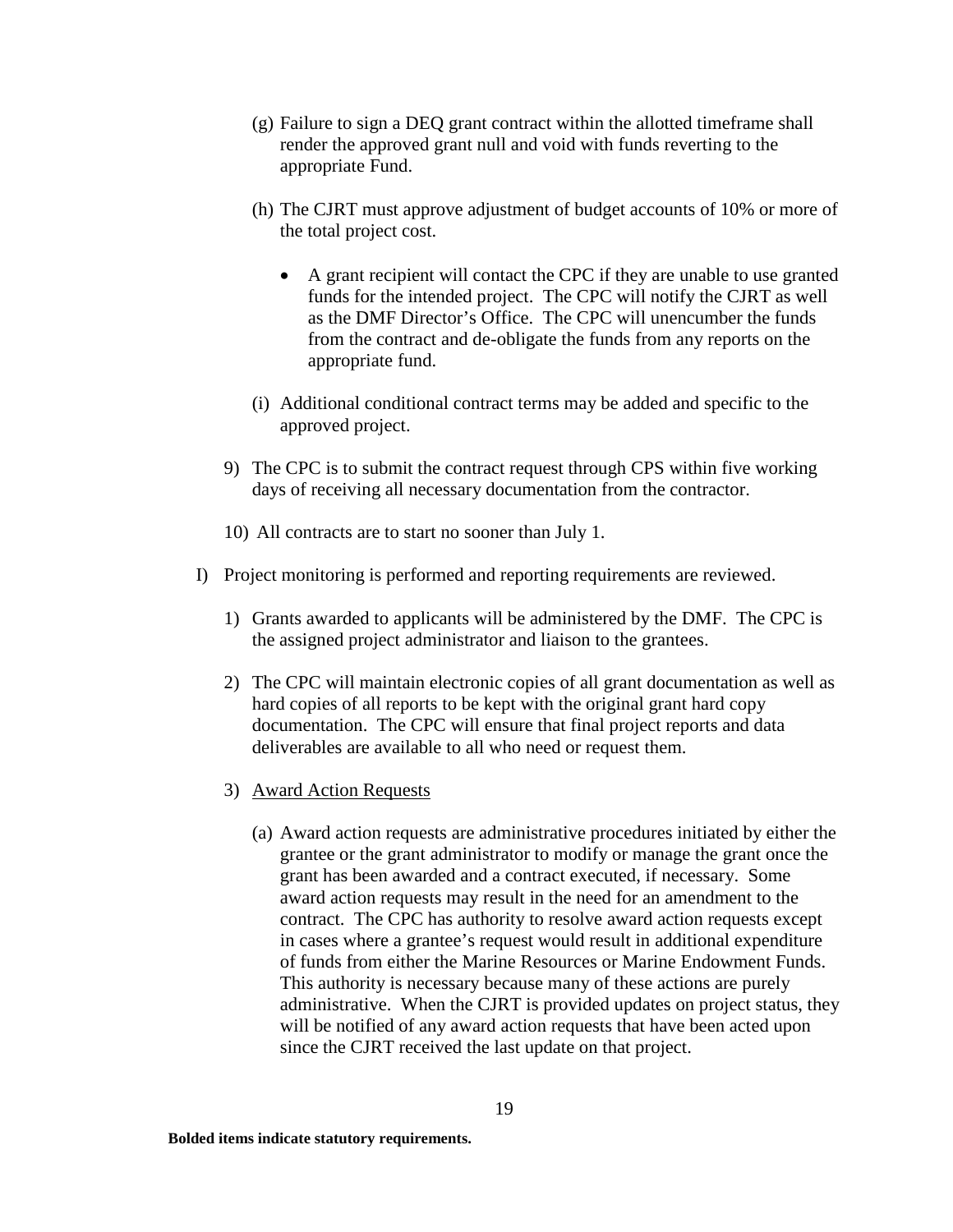- (b) Award action requests that can be tracked, processed, and approved by the CPC alone include:
	- Extension to file a report due to extenuating circumstances (e.g., hurricanes, unexpected illness of key project personnel, etc.)
	- No cost time extension
	- Change in key personnel
	- Change in institution name
	- New sub-award, transfer, or contract
- (c) The CPC will be responsible for tracking and processing, but will need to get recommendations from the CJRT for approving the following award action requests:
	- Change in scope
	- Change in PI
- (d) If a grantee is requesting additional funding for a previously approved CRFL projects, the DMF has sole authority to make decisions to accept or deny the request. The CPC is responsible for tracking, and processing the request as well as implementing the decision of DMF. The process to request additional funding is as follows:
	- The PI must send a letter to the CPC requesting an amendment of the proposal with justifications for additional funding.
	- The CPC will check on availability of funds. If no funds are available, the CPC will compose a letter of denial signed by the Director.
	- If funds are available, the CPC will forward the request to the CJRT for recommendation to approve or deny. The CPC will contact the DMF Director's Office for discussion and approval.
- 4) Projects funded under the annual RFP process will be required to send a request for extension of funding three months prior to the end of each funding period. If an extension is not requested, any encumbered funds will revert to the Marine Resources Fund.
- 5) The CPC will formally notify the DMF as each project is completed.
- 6) The CPC will request a semi-annual report for all RFP-funded projects. Scientific/biological project reports shall be reviewed by the staff member who is assigned to the project as the technical monitor. Administrative report projects shall be reviewed for completeness by the Grants Program Manager. All reports that are reviewed and determined to be acceptable shall be submitted to the CPC for acceptance and posted to the CRFL portion of the DMF website.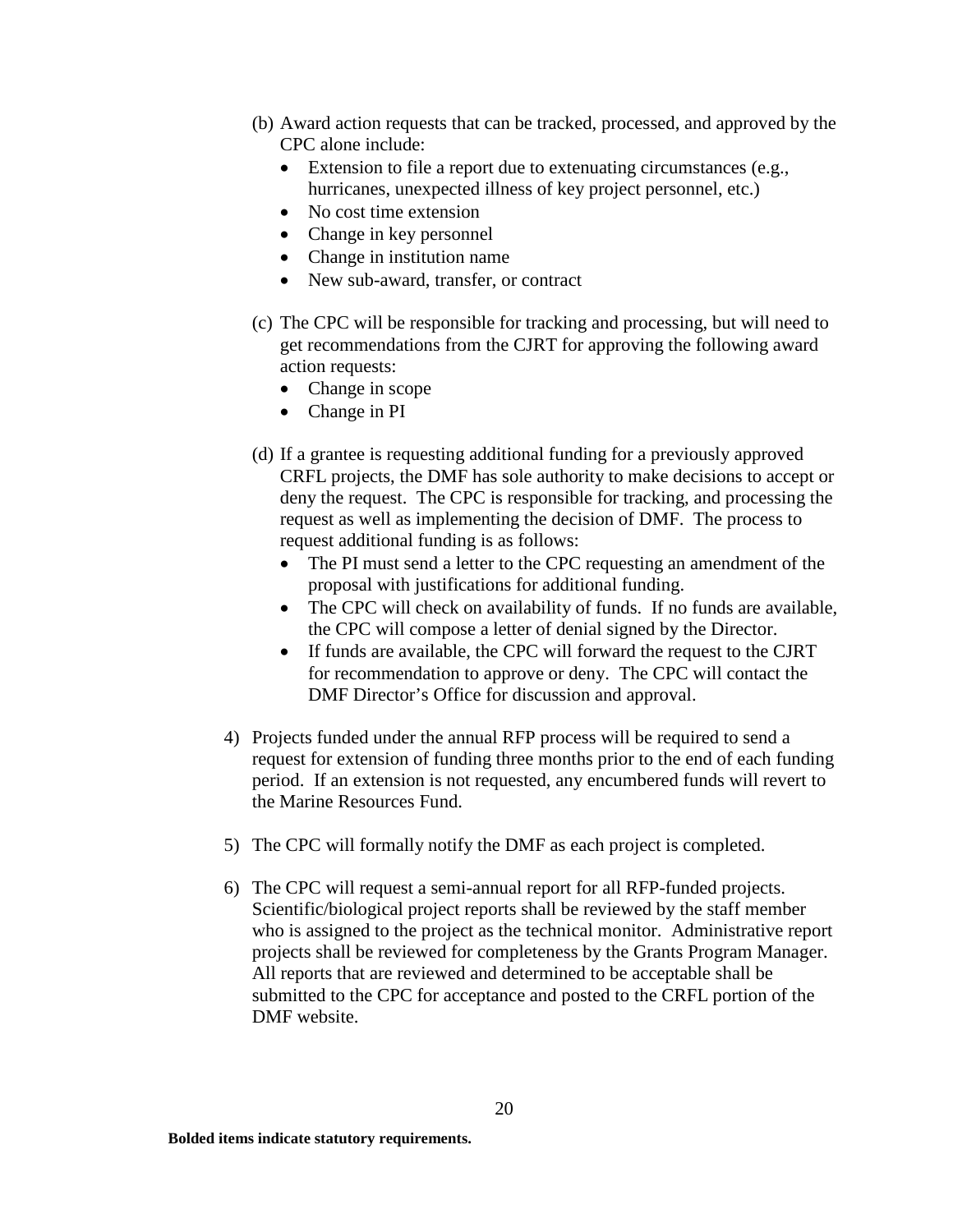- 7) The CPC will work with grantees to ensure they submit progress, final, and financial reports on time. The CPC will monitor requests for extensions to close out or no cost time extensions to allow work to continue.
- 8) The decision to rescind an award or to cancel an award can be made by the DMF for any reason they deem fit. The CPC, in consultation with the CJRT, may rescind an award in cases where the DMF is unable to establish a contract with the grantee.
- 9) Reports shall be submitted containing the following sections:

# (a) Progress Reports:

- Title page grant name, project dates (periods covered), applicant's name, and date
- Objectives for the award period
- Activities Completed listed by objective
- Milestone Chart original and revised if changes occurred during project period
- Progress during the period of semi-annual progress bulleted items
- Deviations planned activities not completed during the period. Provide an explanation for each deviation
- Activities planned during the next reporting period

# (b) Final Report:

- Title page grant name, project dates, applicants' name, date
- Abstract/Executive Summary
- Introduction
- For Multi-Task or Objective projects, organize reporting for each task as follows
	- o Procedures
	- o Results
	- o Description of sample sizes
		- − Data analyses results
		- − Summary/Statistics
	- o Discussion
		- − What occurred
		- − What did not occur that was expected to occur
		- − Explanation of data limitations
		- − Deviations from project proposal identified and justified Interpretation of results
		- − Applicability of study results to CRFL Strategic Plan and priorities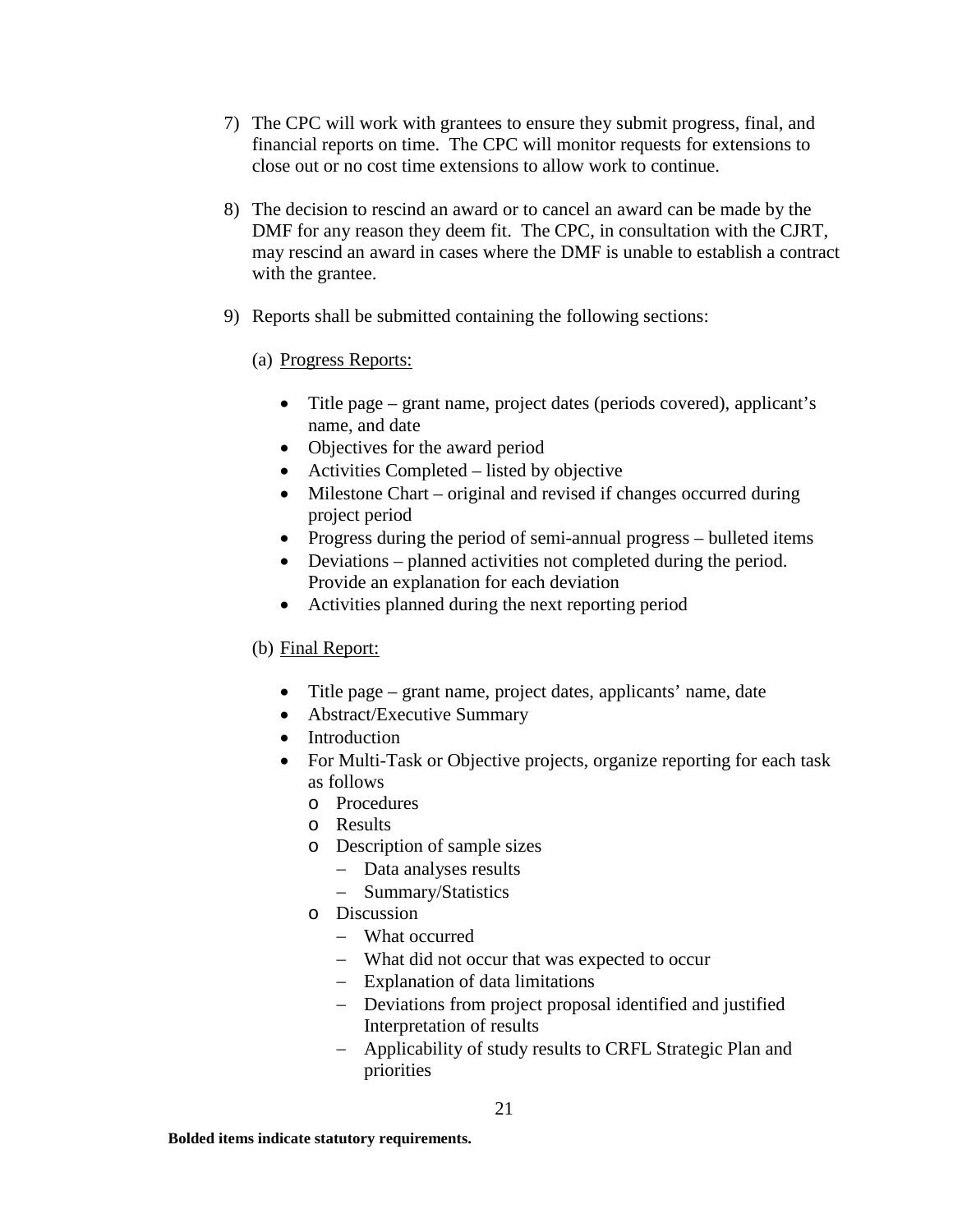- Overall Project Conclusions (Recommendations/Summary)
- Annual Budget expenditures
- Budget deviations
- (c) Grant recipients who do not meet the reporting requirements will not receive additional funds until all outstanding reports have been submitted and accepted as being complete by DMF's Administrative Services Office. A verbal presentation of project results may be requested.
- J) The assigned TM accepts the final project report and the CPC will release the final payment.
	- 1) A goal of the final project report is to disseminate findings, results and end products of projects. A percentage of the final payment may be withheld until the applicant satisfactorily meets all approved project objectives and modifications, including submission of reports and delivery of data.